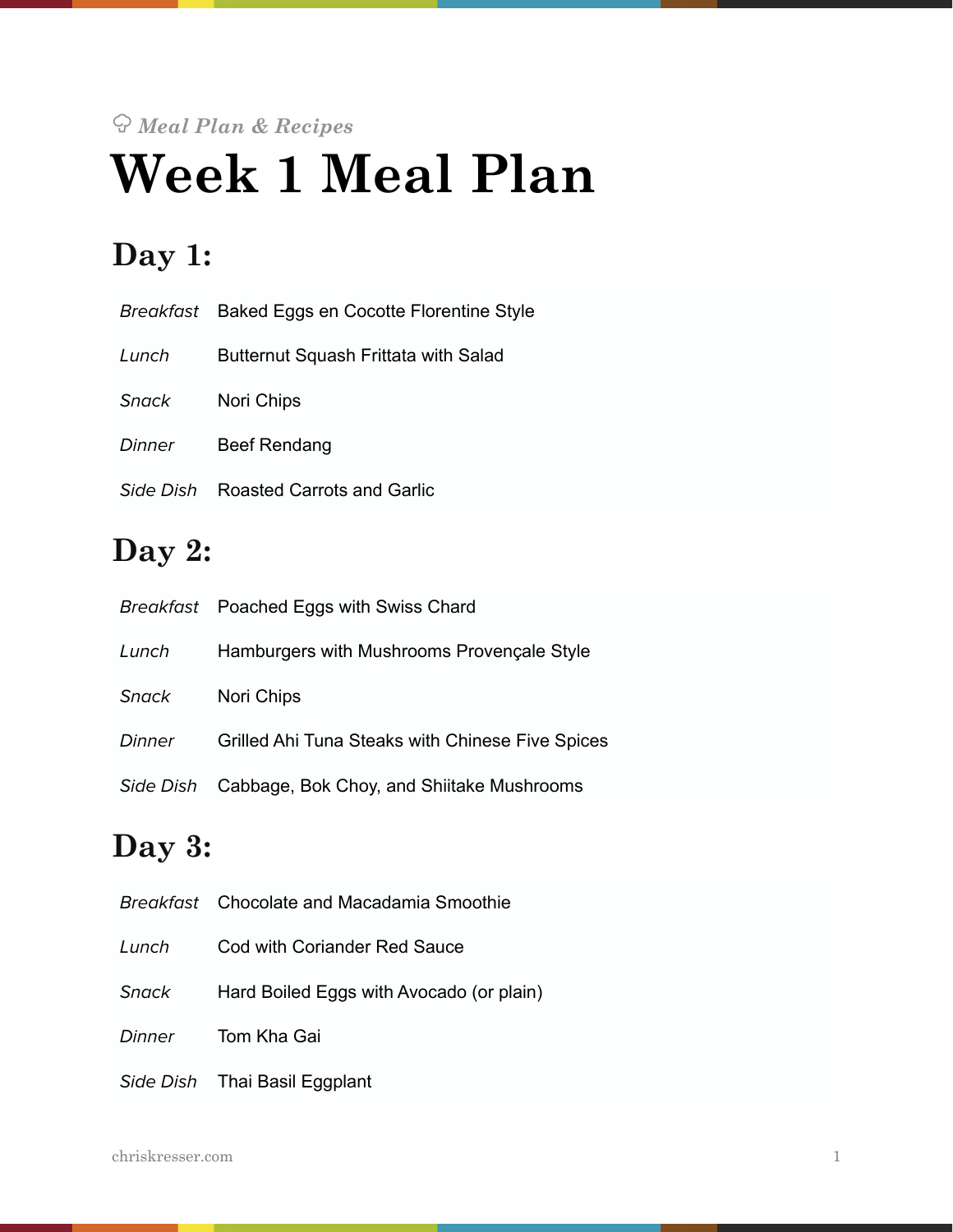### **Day 4:**

|              | Breakfast Green Plantain Fritters with Sausage |
|--------------|------------------------------------------------|
| Lunch        | Tuna, Ginger and Avocado Salad                 |
| <b>Snack</b> | Hard Boiled Eggs with Avocado (or plain)       |
| Dinner       | Pork Loin Adobado                              |
|              | Side Dish Cauliflower Mash                     |
|              |                                                |

### **Day 5:**

|        | Breakfast Smoked Salmon with Eggs and Asparagus       |
|--------|-------------------------------------------------------|
| Lunch  | Greek Turkey Burgers with Zucchini Noodles            |
| Snack  | <b>Kale Chips</b>                                     |
| Dinner | Chicken Tikka Masala                                  |
|        | Side Dish Simple Green Salad with Shallot Vinaigrette |

### **Day 6:**

|        | Breakfast Taro and Bacon Hash          |
|--------|----------------------------------------|
| Lunch  | Chicken, Tarragon and Grapefruit Salad |
| Snack  | <b>Kale Chips</b>                      |
| Dinner | Rosemary Lamb Chops                    |
|        | Side Dish Yuca Fries                   |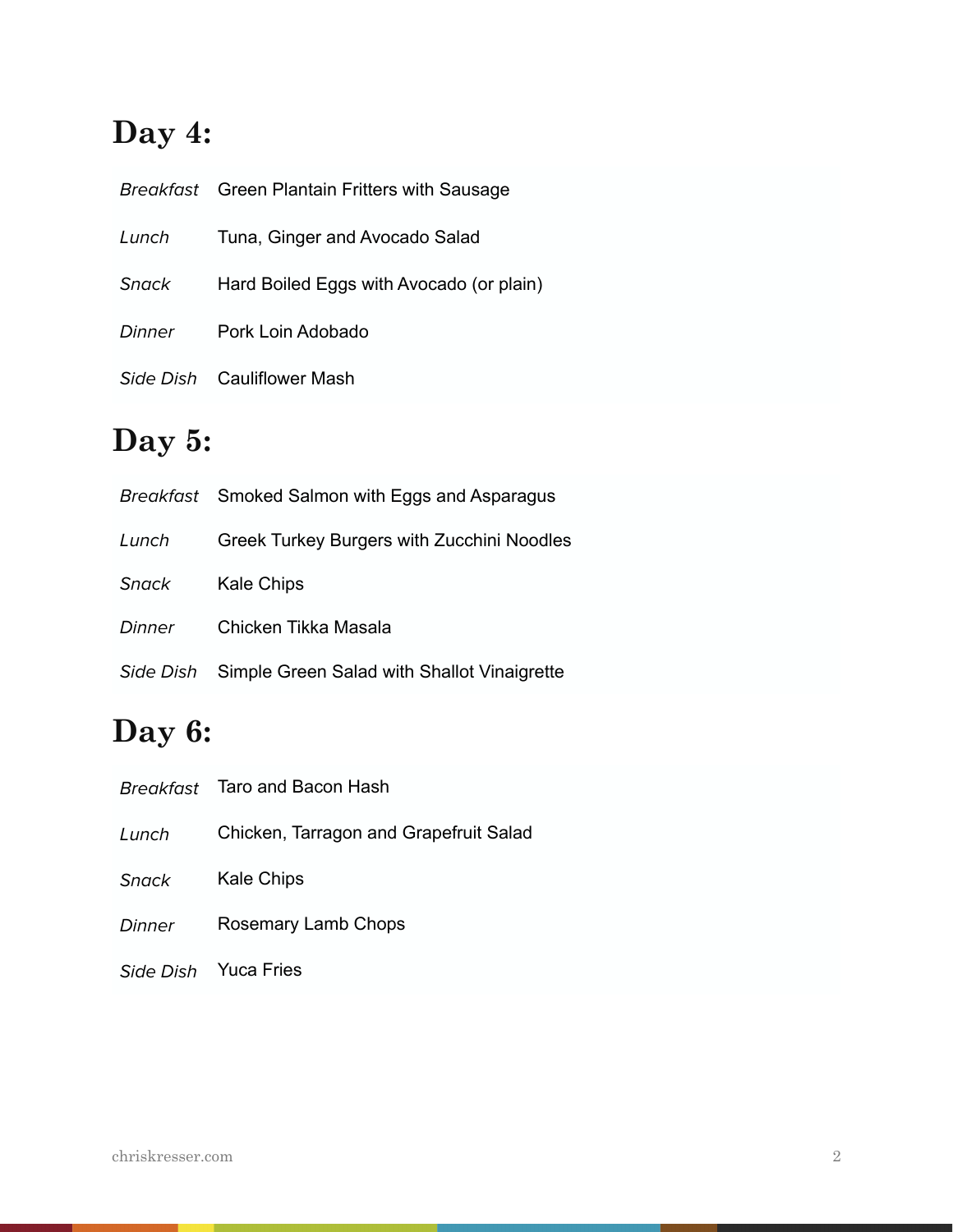### **Day 7:**

*Breakfast* Cauliflower Stuffed Squash with Bacon Bits

- *Lunch* Salmon Fillet with Salad with Raspberry Vinaigrette
- *Snack* Guacamole with Carrot Chips
- *Dinner* Rustic Meatball & Tomato Stew
- *Side Dish* Kale & Acorn Squash Salad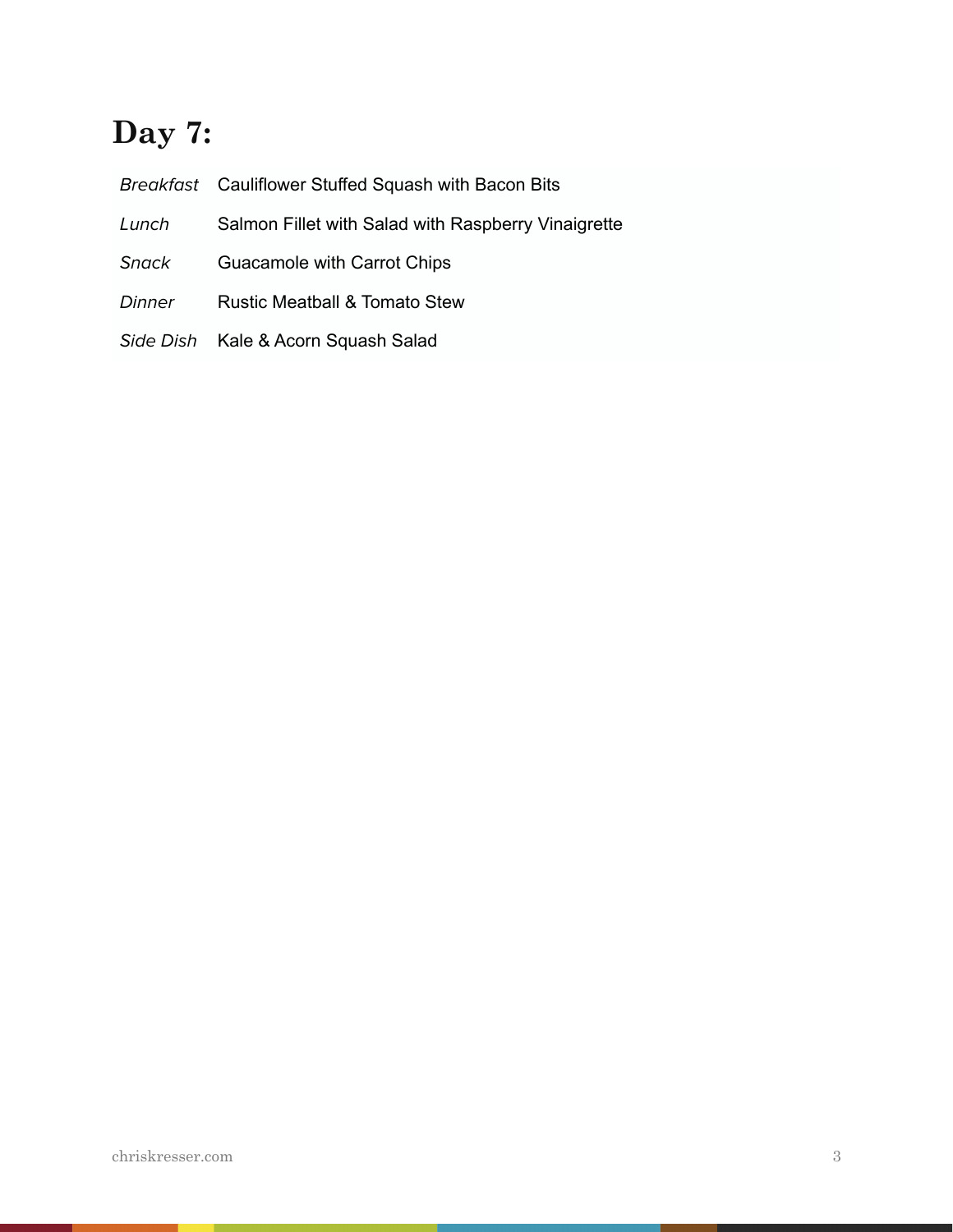# **Week 1 Recipes**

### **Breakfast:**

#### **BAKED EGGS EN COCOTTE "FLORENTINE" STYLE**

For this recipe you'll need two 8-ounce ramekins, each of which fits 2 eggs plus some spinach.

**Serves:** 2

**Prep time:** 15 minutes

#### **Cooking time:** 15 minutes

- 1 tablespoon traditional fat of choice
- $\Box$  1/<sub>2</sub> pound fresh spinach, whole leaves
- 1 large garlic clove, peeled, crushed and finely chopped
- $\blacksquare$   $\frac{1}{2}$  cup coconut milk
- pinch of nutmeg
- sea salt to taste
- freshly ground black pepper, to taste
- 4 eggs
- 1 teaspoon snipped chives, to garnish

Preheat the oven to 350 degrees. Heat the fat in a sauté pan over medium high heat. Add the spinach, garlic, coconut milk, nutmeg, salt and pepper and cook at a medium high heat until the spinach is wilted. Drain off the excess liquid. Arrange spinach mixture in the bottom of ramekins. Crack 2 of the eggs into a small bowl (in case there are bits of egg shell) and gently pour them into one ramekins. Repeat with the remaining two eggs. Bake in the oven until the eggs are cooked the way you like them. If your preference is soft cooked eggs, 5 minutes should be enough. Serve garnished with chives.

#### **POACHED EGGS WITH SWISS CHARD**

To prepare chard, remove the leaves and coarsely chop. The stalk should be peeled (this is preferable with many stalk vegetables such as celery, rhubarb, etc), and chopped finely. Both stalks and leaves can then be cooked together.

#### **Serves:** 2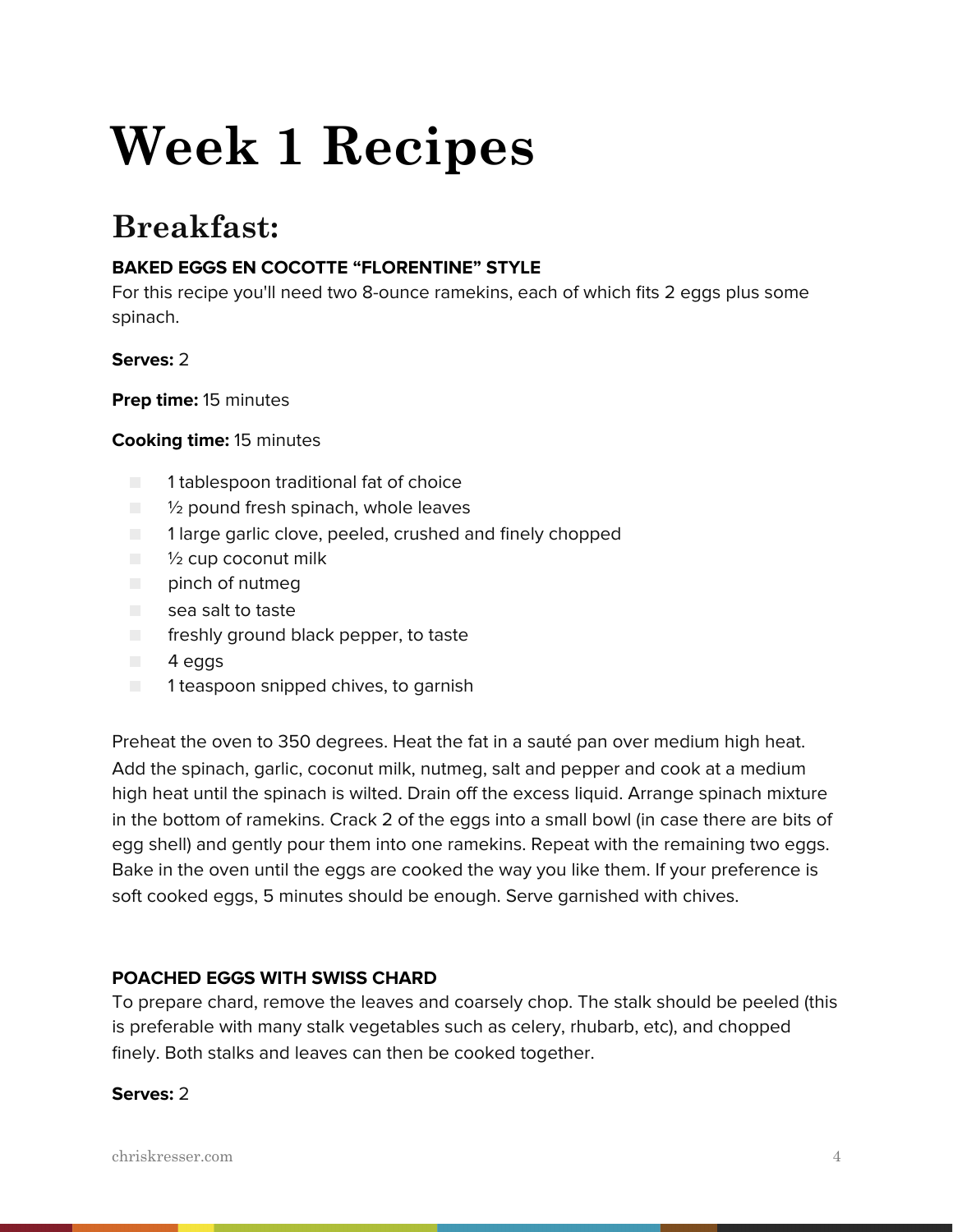#### **Prep time:** 10 minutes

#### **Cooking time:** 15 minutes

The Swiss chard:

- 1 tablespoon traditional fat of choice
- 1 medium shallot, peeled and finely chopped
- 5 cups Swiss chard, chopped as described above
- sea salt, to taste
- freshly ground pepper, to taste
- a pinch of nutmeg

The poached eggs:

- 1 tablespoon apple cider vinegar
- 2 large eggs, as fresh as possible (fresh eggs are best for poaching)
- $\Box$  juice of  $\frac{1}{2}$  lemon
- 2 teaspoons finely chopped fresh tarragon, finely chopped to garnish (optional)

#### The Swiss chard:

Heat the fat in a sauté pan over medium high heat, add the shallot and cook until lightly browned, about 3–5 minutes. Add chard, salt, pepper, and nutmeg, and cook at medium high heat until the chard has wilted. Drain off the excess liquid, divide between two plates and keep warm.

#### The poached eggs:

Add the apple cider vinegar (this helps the eggs to set) to 1/2 inch of boiling water in a saucepan. Crack each egg into a small bowl. Reduce the boiling water to a simmer and pour the egg into the water while vigorously stirring around the egg with a chopstick or kebab skewer. This forces the egg to the center of the pot, helping to hold it together. After 4 minutes, remove the egg with a slotted spoon and place on top of a portion of warm chard. Repeat the process with the second egg. The white should be firm but the yolk should be somewhat creamy, with a white film over it. Serve the chard and egg topped with a drizzle of lemon juice and a pinch of salt. Garnish with tarragon if using.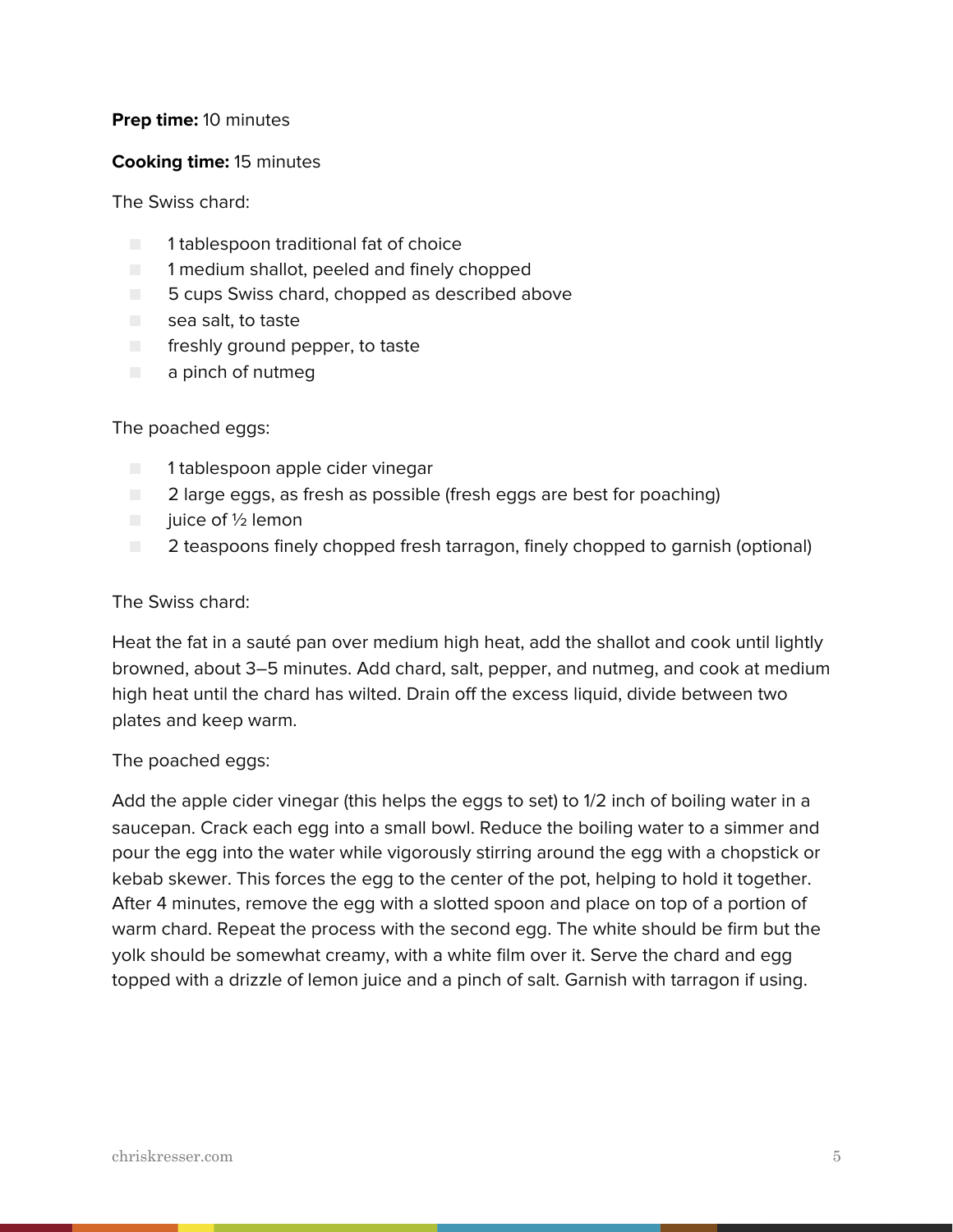#### **GREEN SMOOTHIE**

A quick, energizing, and delicious way to start the day. Note that raw spinach and kale contain compounds (e.g. goitrogens, nitriles, oxalates) that may impair thyroid function if consumed in excess. If you have a thyroid issue, I suggest lightly steaming the kale and spinach first, and then cooling, before adding to the smoothie. This will at least partially inactivate the potentially harmful compounds.

#### **Serves:** 1

#### **Equipment:** Blender

#### **Prep time:** 5 minutes

- 1 cup unsweetened almond milk
- 1 medium banana, or 1 cup of mango chunks
- 1/2 cup coconut milk
- 1/2 cup raw spinach
- 1/2 cup raw kale
- 1 tablespoon almond butter (optional)

Blend all the ingredients in a blender until smooth.

#### **GREEN PLANTAIN FRITTERS WITH SAUSAGE**

These fritters (without the sausage) can also be served as a snack or side dish.

#### **Serves:** 2

**Prep time:** 15 minutes

#### **Cooking time:** 20 minutes

The fritters:

- 2 strips bacon
- 1 green plantain
- 1 heaping teaspoon of lard (see note)
- pinch sea salt

#### The sausage:

- 12 ounces ground pork
- <sup>1</sup>/<sub>2</sub> teaspoon ground fennel seeds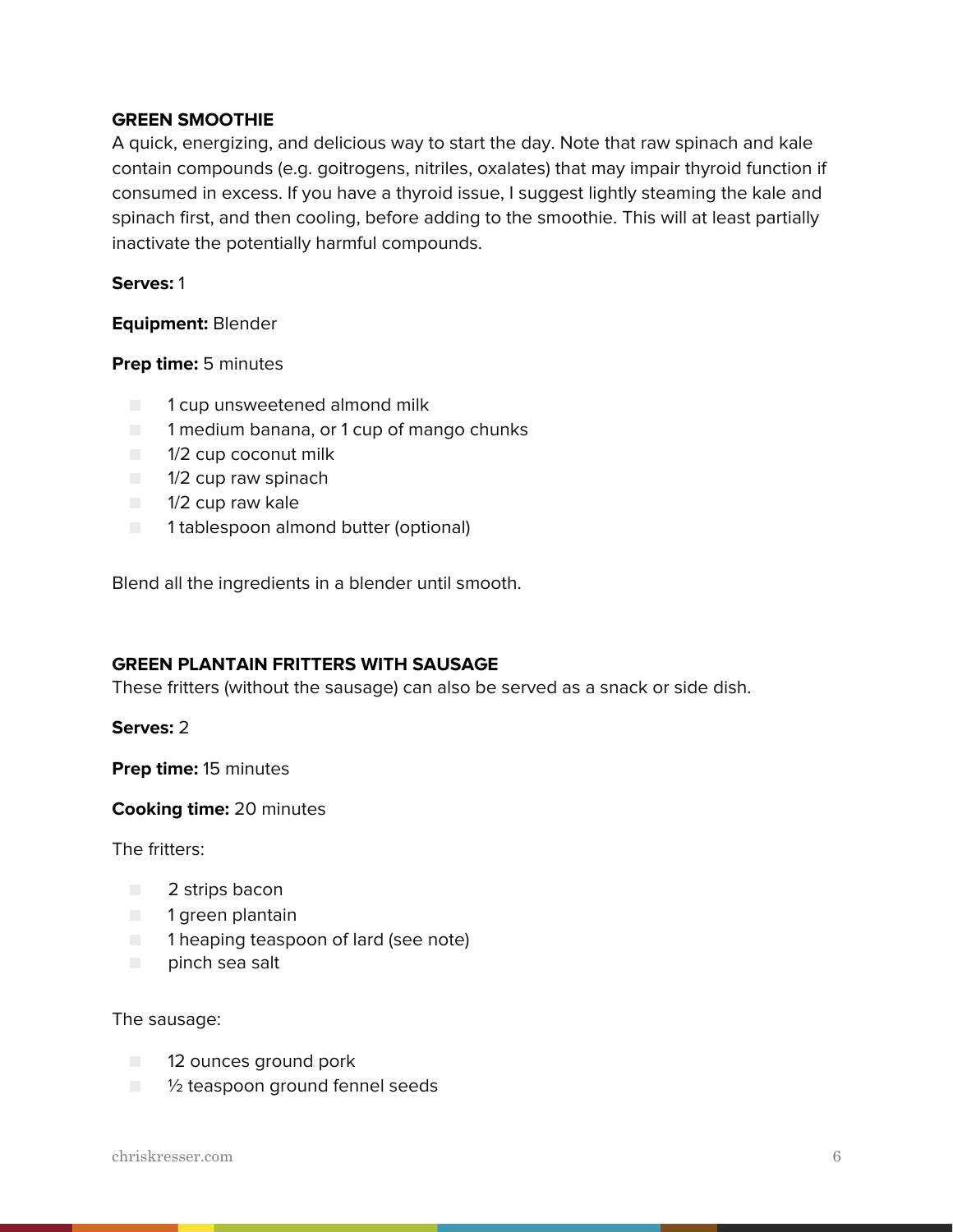- <sup>1/4</sup> teaspoon sea salt
- freshly ground black pepper, to taste
- 1 tablespoon of lard (see note)
- 2 teaspoons chopped parsley for garnish

In a skillet, cook the bacon. When it is done, drain on a paper towel-lined plate or rack. Leave the bacon fat in the skillet for the final step of recipe and set aside.

Slice the plantain into four pieces: cut once across and once lengthwise. Bring a pot of water to a low boil, add the plantain, and simmer for 5 minutes. Check for doneness by inserting a knife to see if it will go through easily. If not, simmer until tender. (The plantains could also be grilled, sautéed, or cooked by any other method.) When they are done, drain the plantains, place in a mixing bowl and mash.

Chop the bacon into small pieces and add, along with teaspoon of the lard, to the mashed plantain. Stir to create a batter. If the batter is dry or crumbly, add more lard bit by bit until it becomes moist enough to shape into fritters. Stir in pinch of salt, keeping in mind that the bacon adds some salt already.

Shape the batter into 4-inch round patties of about 1 inch thick. (You should be able to make two fritters per plantain, using about 6 to 8 tablespoons of batter for each fritter, but you can make them as large or small as you wish.) Heat the skillet containing the bacon fat over low heat. Gently place the fritters in the skillet and allow to cook for 3 to 5 minutes per side. (The bacon fat will brown them nicely.)

Mix all the sausage ingredients together except the lard and parsley shape into patties. Heat the lard in a skillet over medium heat and fry the patties over medium heat until thoroughly cooked, about 3-4 minutes on each side. Serve with the plantain fritters, and garnish with parsley.

**Note:** The lard can be prepared on the first day of the Week 1 (see recipes in Condiments & Basics).

#### **SMOKED SALMON WITH SCRAMBLED EGGS AND ASPARAGUS**

This Scandinavian-inspired dish can also be served cold with sliced cucumber on the side.

**Serves:** 2

**Prep. Time:** 10 minutes

**Cooking time:** 15 minutes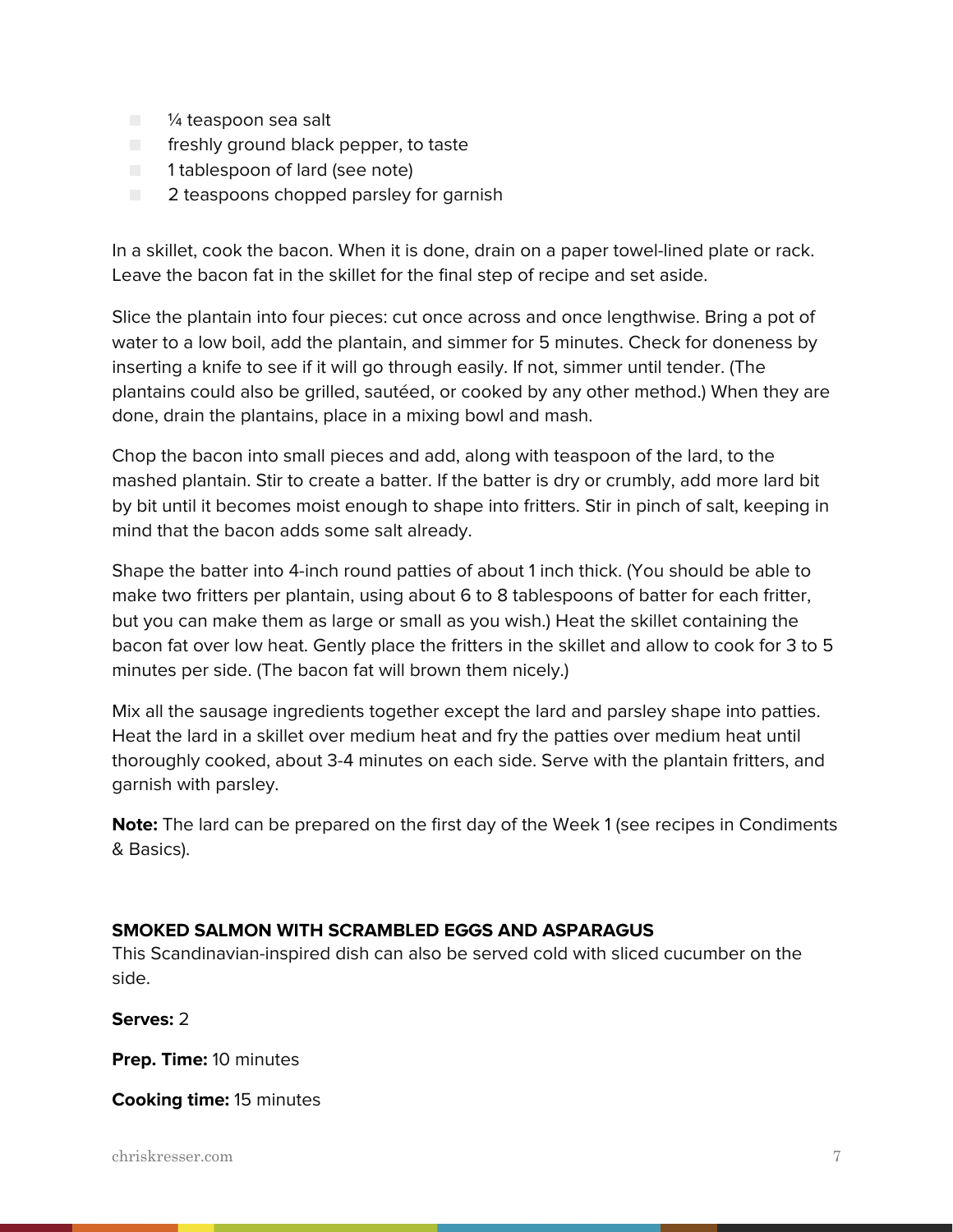- 10 green asparagus stalks, tough ends snapped off and discarded
- sea salt, to taste
- 3 eggs
- 6 tablespoons full-fat coconut milk
- freshly ground pepper, to taste
- 2 tablespoons lard
- 4 ounces smoked salmon, sliced
- 2 teaspoons fresh chives, chopped for garnish

Blanch the asparagus in slightly salted boiling water for 5 minutes and refresh in cold water. Beat the eggs with coconut milk, and pepper. Heat the lard in a saucepan over low heat, add the egg mixture, and cook for 3-4 minutes until just set, occasionally scraping the mixture from the bottom of the pan. Arrange the scrambled eggs on top of the asparagus, then the smoked salmon, and garnish with chopped chives.

**Note:** When making scrambled eggs or omelets season with salt after cooking, otherwise the eggs will be rubbery. Also remember that the smoked salmon is already quite salty.

#### **TARO AND BACON HASH**

Taro is usually available in Asian markets or the ethnic section of grocery stores. Make sure to peel away the purple layer, if present. If taro is not available, substitute 4 cups celery root (celeriac) or parsnips (cubed and parboiled the same way).

#### **Serves:** 2

**Prep time:** 10 minutes

#### **Cooking time:** 15 minutes

- 4 cups taro, peeled and cut into small cubes
- 1 tablespoon lard
- 8 strips bacon, cut into 1/2 inch pieces
- 1 medium onion, roughly chopped
- sea salt, to taste
- freshly ground black pepper, to taste
- 2 teaspoons apple cider vinegar (optional)
- **2** teaspoons chopped parsley, to garnish

Parboil the taro for 3 minutes in lightly salted, boiling water. Drain and let cool. Heat the lard in a sauté pan over medium heat, add the bacon and fry until crisp. Add the onions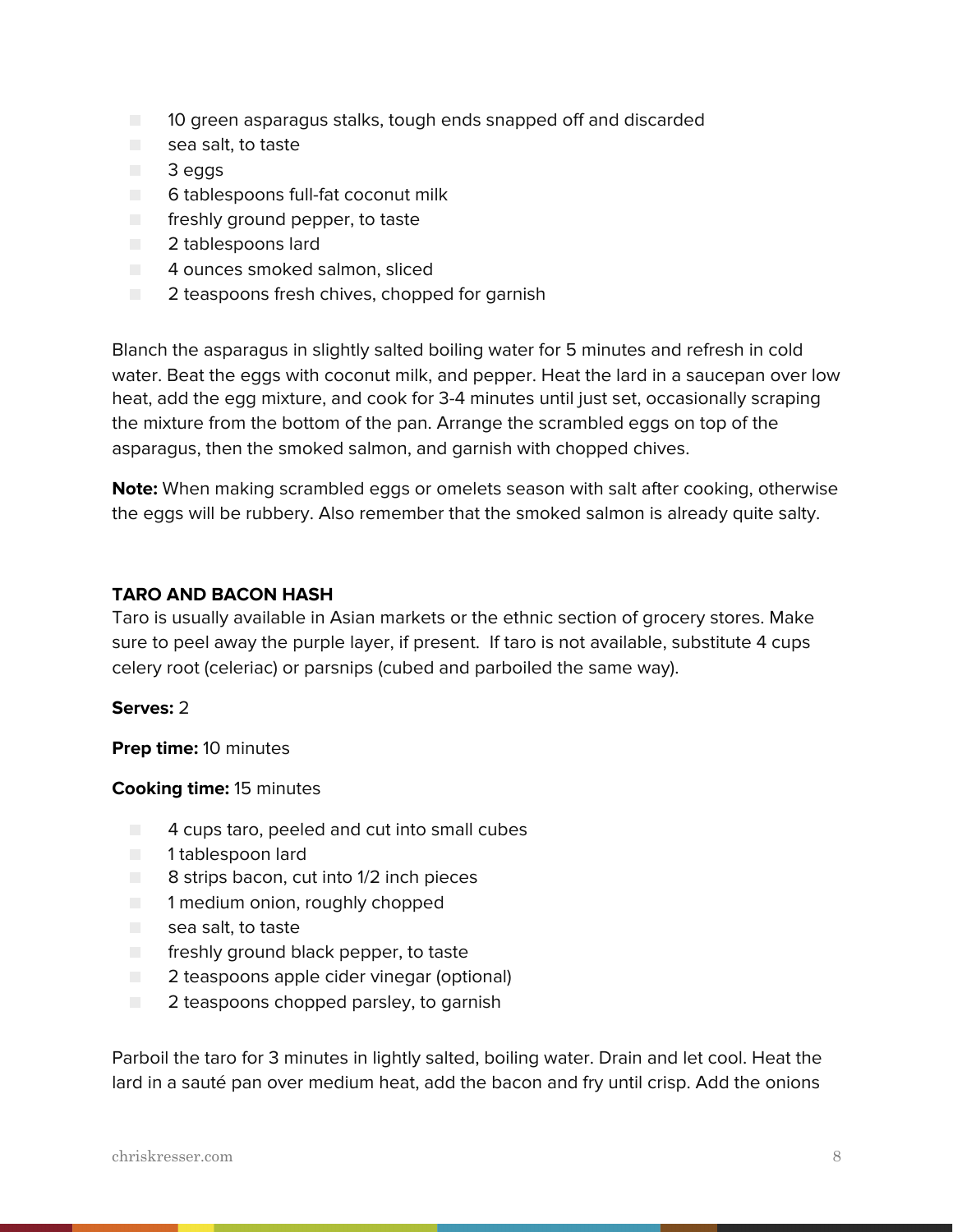and cook until browned, about 5–7 minutes. Add the taro, salt and pepper and sauté until crisp, about 8–10 minutes. Drizzle with vinegar (if using). Serve garnished with parsley.

#### **CAULIFLOWER STUFFED ACORN SQUASH**

This can be prepared the day before and reheated. Shiitake mushrooms are a great touch but you can use any mushroom variety or a mix.

#### **Serves:** 8

#### **Prep time:** 15 minutes

#### **Cooking time:** 30 to 45 minutes

- 4 acorn squash, halved and seeds removed
- 1 head cauliflower, cut into florets
- 1/3 cup chicken stock
- 1 yellow onion, finely chopped
- 4 stalks celery, finely chopped
- 2 tablespooons traditional fat of choice
- 2 heaping cups coarsely chopped mushrooms of choice
- 1 tablespoon cinnamon
- 2 teaspoons ground ginger
- $\blacksquare$   $\frac{1}{2}$  teaspoon nutmeg
- <sup>1/4</sup> teaspoon ground cloves
- <sup>1/4</sup> teaspoon ground cardamom

Preheat the oven to 375 degrees. Place the acorn squash halves cut-side down in a baking dish (or two dishes if necessary) and cook for 30 to 45 minutes, until done. Meanwhile, rice the cauliflower: pulse the small florets in a food processor. Place the cauliflower, now in small pieces, in a pot with the chicken stock, cover, and steam over medium-low heat until softened, about 5 minutes. While the cauliflower is cooking, heat the fat in a sauté pan over medium heat and sauté the onion and celery until translucent, about 10 minutes. Add the mushrooms and continue cooking for an additional 5 to 10 minutes. Add the spices. Cook, stirring for a few additional minutes, allowing the flavors to mix.

Remove the acorn squash from the oven and allow to cool enough to handle. Scoop a small amount around the edge of each acorn squash to make the opening a little bigger. Take the scooped squash and mix it into the cauliflower mixture; this gives the stuffing a nice orange color. Fill the acorn squash halves with the cauliflower stuffing until heaping.

Feel free to add ½ cup of chopped nuts of your choice to the cauliflower mix for some extra crunch.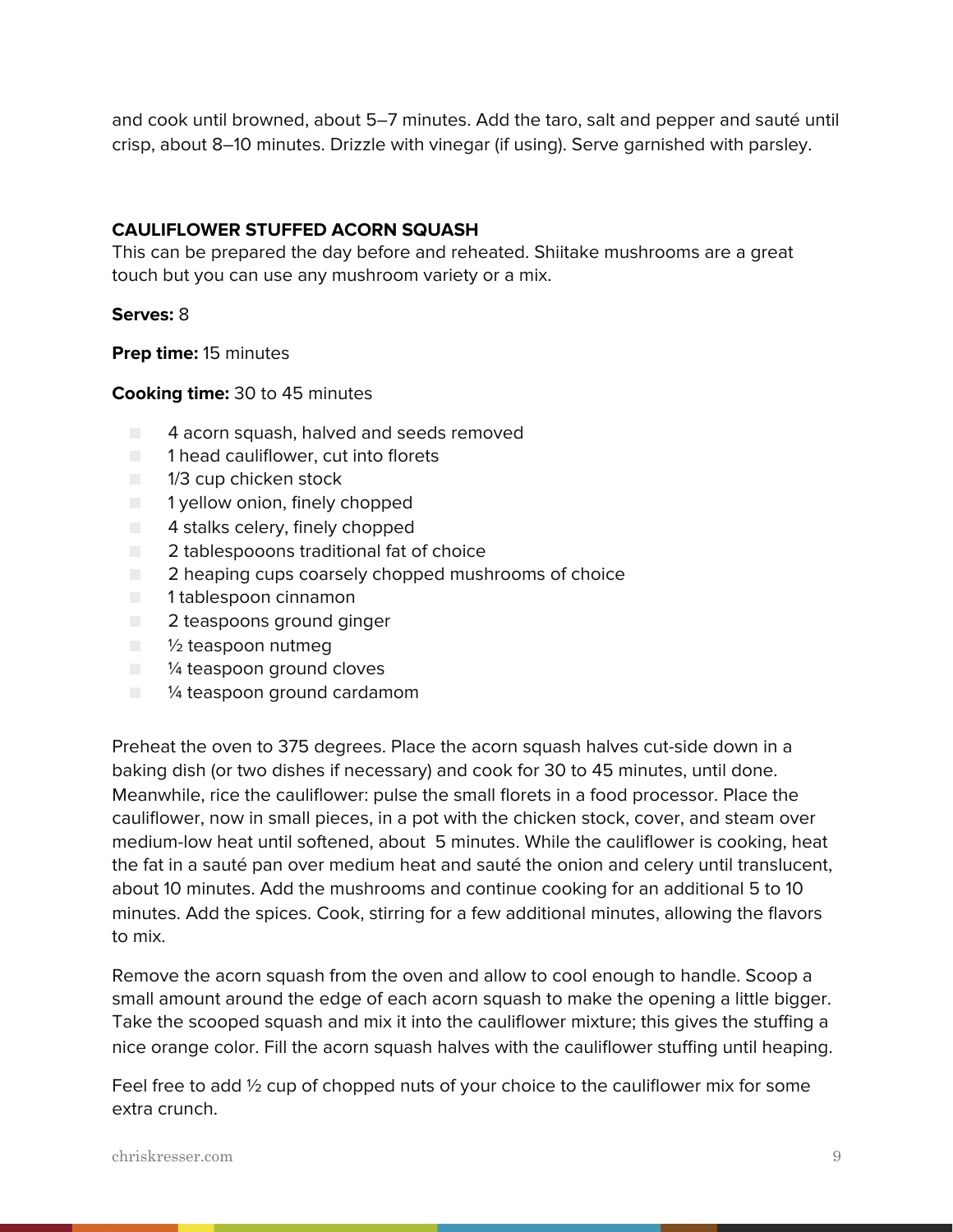### **Lunch:**

#### **BUTTERNUT SQUASH FRITTATA**

This works for lunch—but also for breakfast or dinner.

#### **Serves:** 6

**Prep time:** 20 minutes

#### **Cooking time:** 20 minutes

- Butternut Squash Frittata:
- 1 tablespoon traditional fat of choice
- <sup>1</sup>/<sub>2</sub> red onion, chopped
- 1 teaspoon sea salt, divided
- $\Box$  1/2 teaspoon freshly ground black pepper, divided
- 1 medium butternut squash, peeled and cut into 1-inch cubes (you'll need about 6 cups total)
- 7 large eggs
- 1/<sub>3</sub> cup full-fat coconut milk
- $\blacksquare$  % cup chopped parsley

#### Salad:

- Enough salad greens for 6 servings
- $\Box$   $\frac{3}{4}$  cup shallot vinaigrette (see recipe on page 36)

Preheat the oven to 375 degrees. Heat the fat in a cast-iron (or oven-proof) skillet over medium heat, add the onion,  $\frac{1}{2}$  teaspoon of the salt, and  $\frac{1}{4}$  teaspoon of the pepper and cook until onions are translucent, about 5 minutes. Add the squash cubes and continue to cook, stirring lightly, until the squash is cooked through but retains its shape, about 10 minutes (do not let it turn mushy). Set aside.

In a large bowl, whisk the eggs, coconut milk, parsley and remaining 1/2 teaspoon salt and ¼ teaspoon pepper. Pour the eggs into the skillet with the squash and place it in the oven. Bake until the eggs are just about set, about 10 minutes. If the top is not browned, place the skillet under the broiler for 1 or 2 additional minutes. Cool briefly, cut into wedges and serve, accompanied by the salad greens tossed with shallot vinaigrette.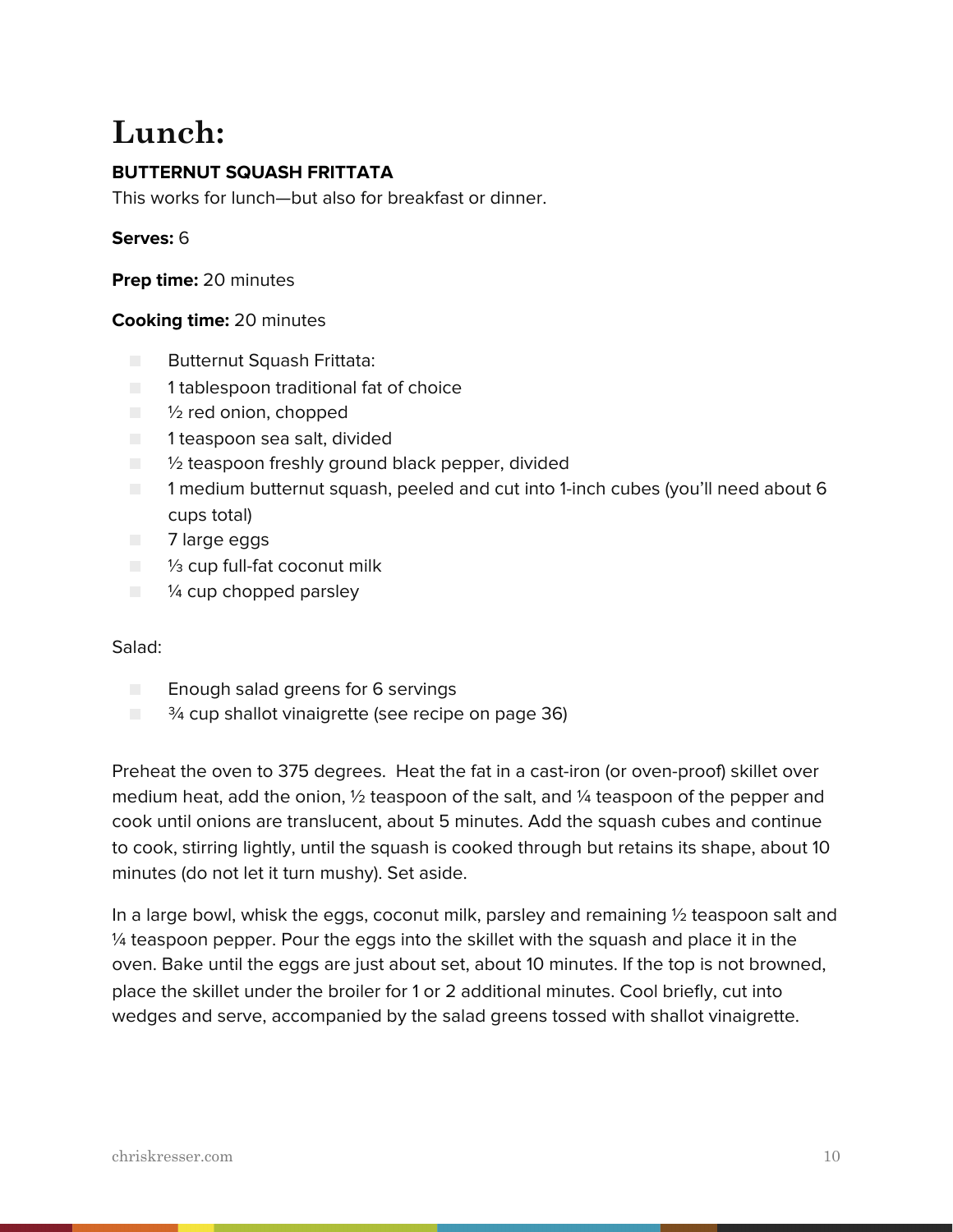#### **HAMBURGERS WITH MUSHROOMS PROVENÇALE STYLE**

"Provençale" traditionally involves tomatoes, basil, thyme and other herbs, but it can also refer to a rich mix of garlic, parsley and extra virgin olive oil. Use any mix of mushrooms you like.

#### **Serves:** 2

**Prep time:** 5 minutes

#### **Cooking time:** 15 minutes

- 1 pound ground beef, preferably grass fed
- 1 tablespoon lard
- ½ lb mixed mushrooms
- 1/2 teaspoon sea salt
- freshly ground black pepper, to taste
- juice of 1 lemon
- 4 large garlic cloves, peeled, crushed and finely chopped
- 1 tablespoon extra virgin olive oil
- 4 tablespoons chopped parsley, plus 2 teaspoons for garnish

Shape 2 hamburger patties from the ground beef. Heat the lard in a sauté pan over medium heat, and sauté the hamburgers for 4-5 minutes on each side. Remove and keep warm. Add the mushrooms, salt, and pepper to the skillet, and sauté until browned, stirring in the lemon juice while cooking. Add the garlic, extra virgin olive oil and parsley and cook for 3 more minutes. Serve the hamburgers topped with the cooked mushrooms and garnished with parsley.

#### **COD WITH CORIANDER RED PEPPER SAUCE AND SAUTÉED BROCCOLI**

A simple-to-prepare entrée with the subtle, flavorful mix of coriander seed and ginger.

#### **Serves:** 2

**Prep time:** 15 minutes

**Cooking time:** 30 minutes

#### Sautéed Broccoli:

- 1 head broccoli, florets only, broken into 1½-inch pieces
- sea salt to taste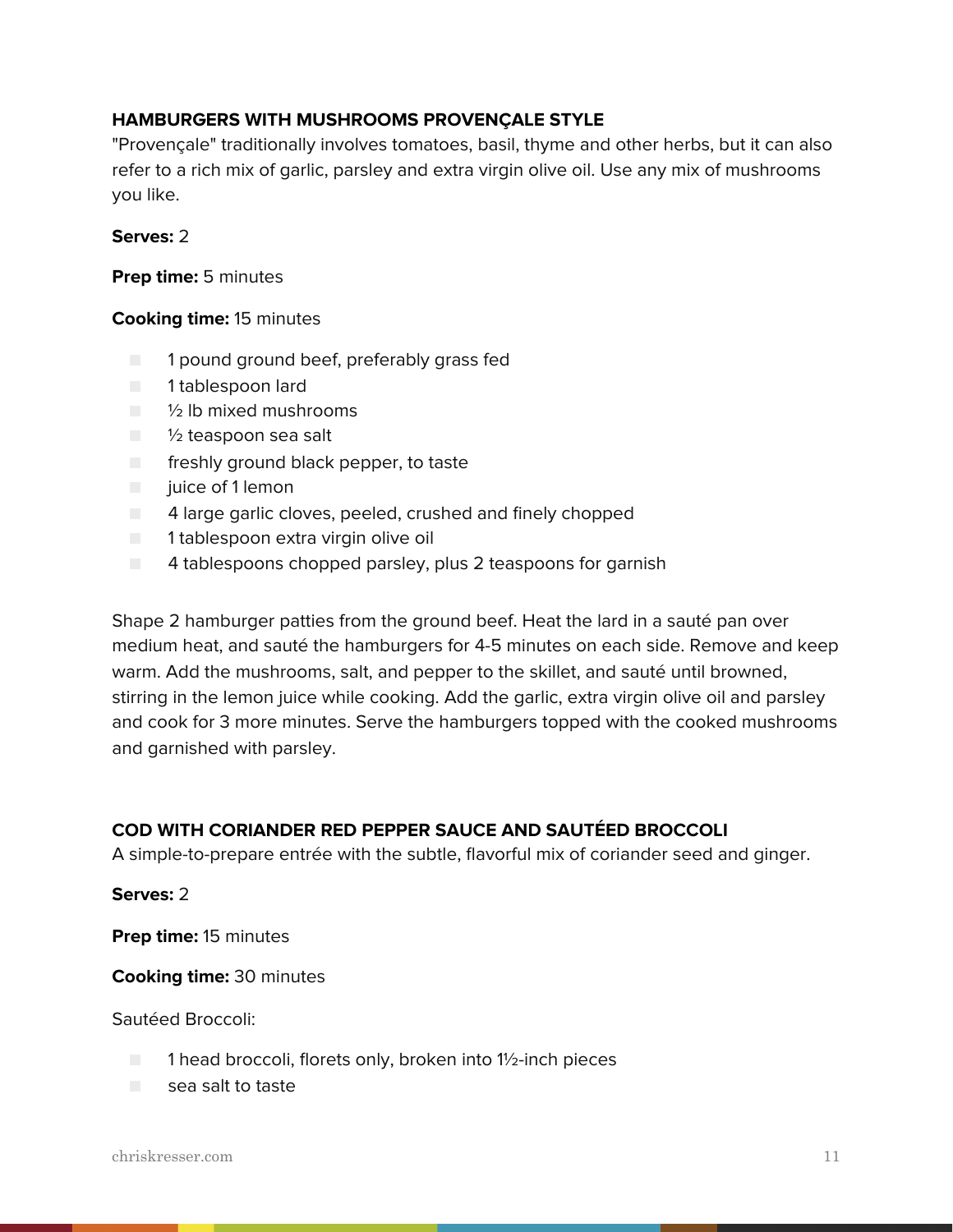Cod with Coriander Red Pepper Sauce:

- 1 tablespoon traditional fat of choice
- 1 cup chopped red onion (about half a large onion)
- 2 teaspoons minced fresh ginger, peeled
- 3 large garlic cloves, peeled and minced or pressed
- 1 large red bell pepper, seeded and chopped
- 2 teaspoons coriander seeds, freshly ground in mortar and pestle or spice grinder (or 2 teaspoons ground coriander)
- two 6 to 8 ounce cod fillets
- $\Box$  sea salt and freshly ground black pepper
- 1 bay leaf, optional
- 1 tablespoon freshly squeezed lime juice
- 2 tablespoons minced fresh cilantro for garnish, optional

Blanch the broccoli in boiling, salted water for 5 minutes and then refresh with cold water. Set aside.

In a sauté pan, heat the fat over medium-low heat. Add the onion and gently cook for 5 minutes. Add the ginger and cook for about 3 minutes more. Stir in the garlic and cook 1 minute more. Add the red pepper and coriander, cooking until the pepper is softened, about 10 minutes.

Meanwhile, season the cod with salt and pepper and lay the fillets in a pan. Cover with water and add a bay leaf if using. Bring to a boil, then reduce the heat to low and cover the pan. Allow the cod fillets to simmer for 8 minutes. They should be fork tender. Remove from the cooking liquid with a slotted spoon and keep warm.

Heat the lard in a sauté pan over medium heat, add the broccoli and cook for 5 minutes. When the red pepper sauce is cooked through, turn off the heat and stir in the lime juice. Plate the cod fillets with the broccoli. Divide the sauce between the two plates; garnish with cilantro and season with salt, if desired.

#### **TUNA, GINGER AND AVOCADO SALAD**

A refreshing, easy and quick salad.

#### **Serves:** 2

**Prep time:** 10 minutes

■ 16-ounce can tuna packed in water, drained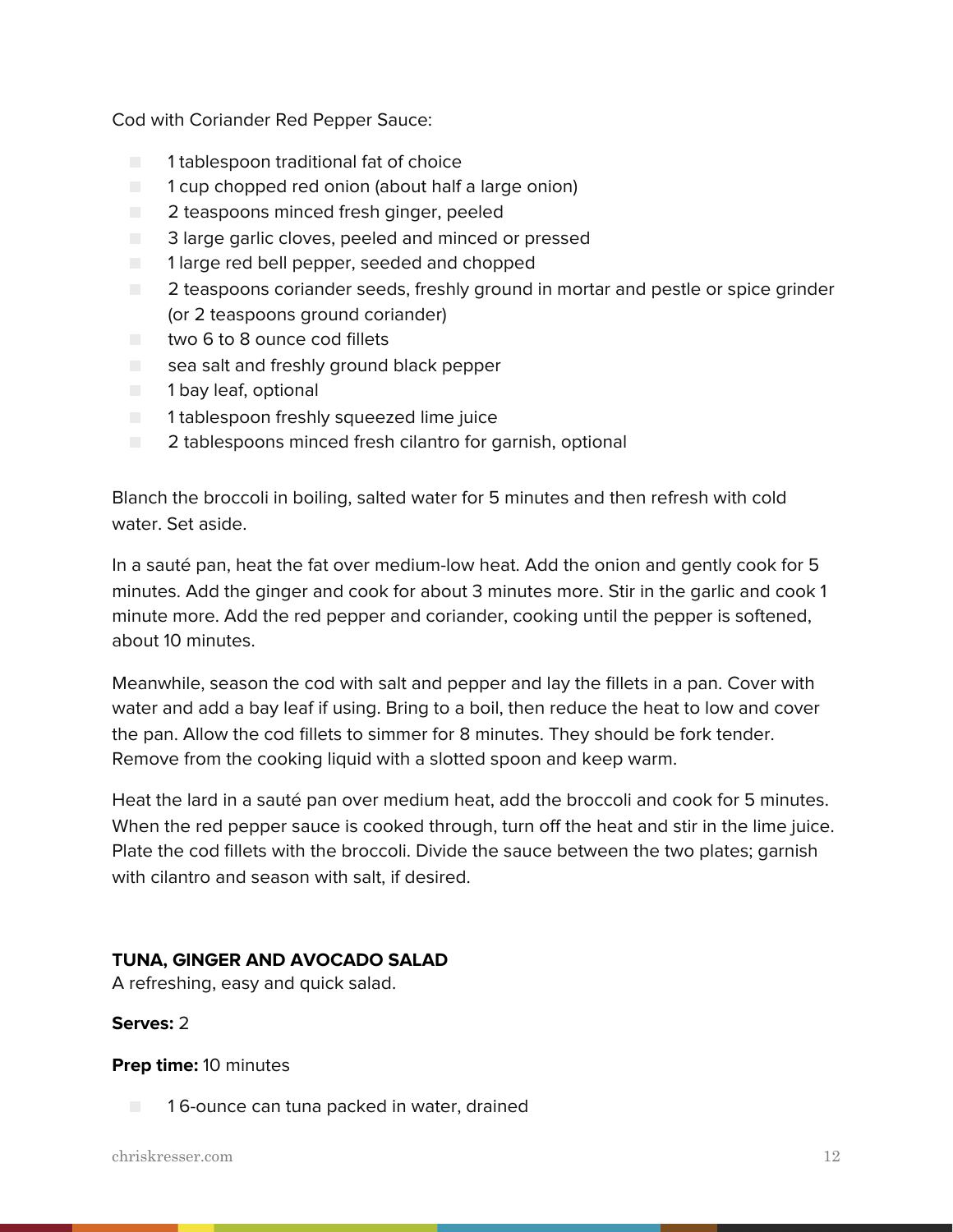- 2 avocados, peeled, pitted and roughly chopped
- 1 teaspoon grated fresh ginger, peeled
- 1 small shallot, finely minced
- 1 tablespoon freshly squeezed lime juice
- ¼ cup Paleo mayonnaise (see recipe on page 35)
- sea salt to taste
- freshly ground black pepper to taste
- $\Box$  enough mixed salad greens for 2 servings
- 2 teaspoons chopped cilantro, to garnish

Gently fold all the ingredients together except the mixed greens and cilantro in a bowl. Serve the tuna with mixed greens on the side and garnish with cilantro.

#### **GREEK TURKEY BURGERS WITH ZUCCHINI NOODLES**

Greek flavors combine to provide a nice twist to burgers.

#### **Serves:** 4

**Prep time:** 20 minutes

#### **Cooking time:** 15 minutes

Zucchini Noodles:

- 6 zucchini, julienned lengthwise into "noodles," about 1/8 inch thick
- 1 tablespoon traditional fat of choice
- 1 tablespoon sea salt

#### Greek Turkey Burgers:

- 1 pound ground turkey
- $\blacksquare$  % cup minced red onion
- 1 large garlic clove, peeled and minced
- $\blacksquare$   $\blacksquare$   $\blacksquare$   $\blacksquare$   $\blacksquare$   $\blacksquare$   $\blacksquare$   $\blacksquare$   $\blacksquare$   $\blacksquare$   $\blacksquare$   $\blacksquare$   $\blacksquare$   $\blacksquare$   $\blacksquare$   $\blacksquare$   $\blacksquare$   $\blacksquare$   $\blacksquare$   $\blacksquare$   $\blacksquare$   $\blacksquare$   $\blacksquare$   $\blacksquare$   $\blacksquare$   $\blacksquare$   $\blacksquare$   $\blacksquare$   $\blacksquare$   $\blacksquare$   $\blacksquare$   $\blacks$
- 2 tablespoons sun-dried tomatoes packed in oil, chopped
- 1 egg
- 2 tablespoons finely chopped fresh parsley
- pinch of sea salt
- 1 tablespoon traditional fat of choice (if cooking on stovetop)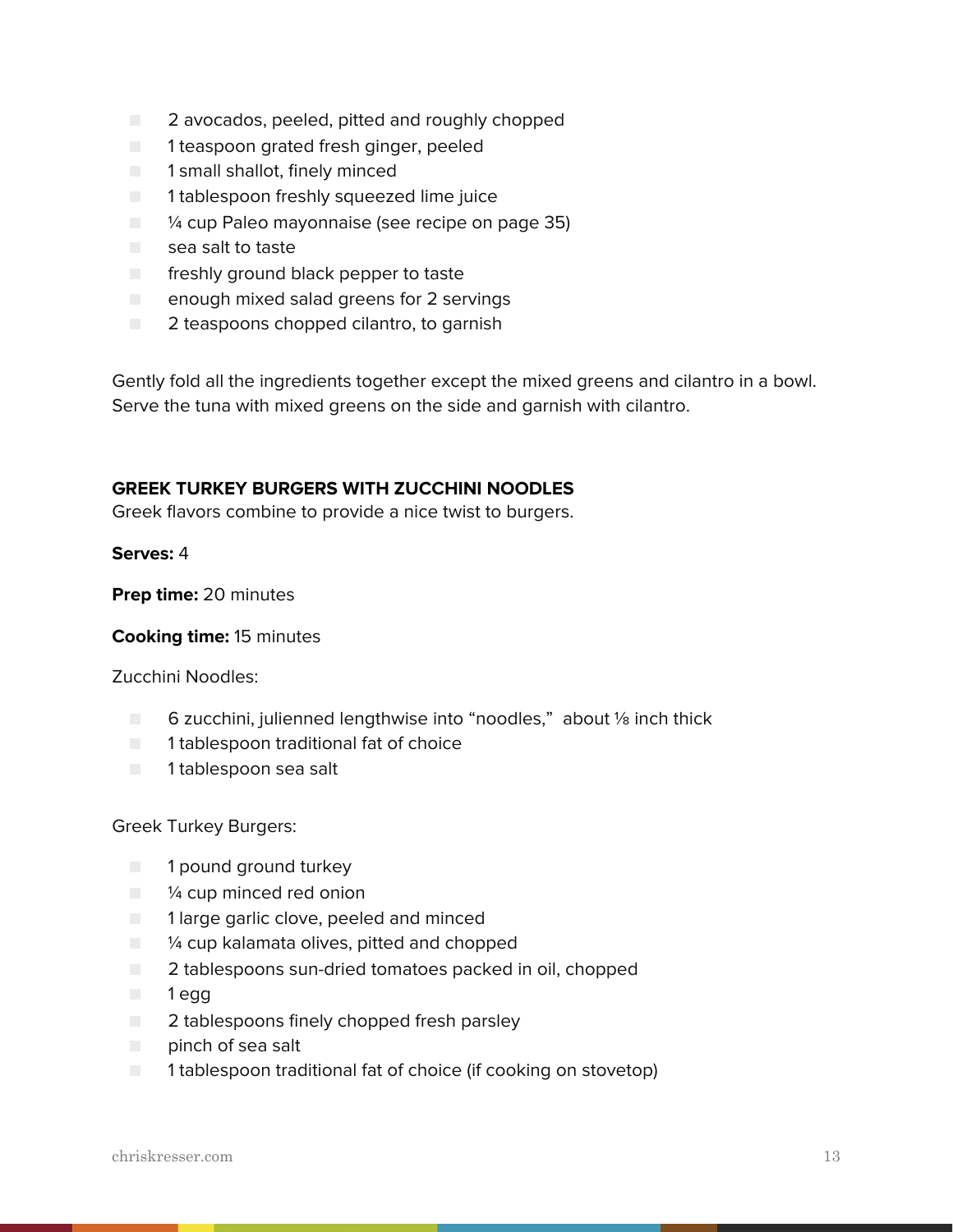Toss the zucchini noodles in coarse salt, let drain 20 minutes in a colander, and then plunge into a pot of boiling water for no more than 1 minute. Remove the noodles, refresh in cold water, and set aside.

In a large mixing bowl, combine the turkey, onion, garlic, olives, sun-dried tomatoes, egg, parsley, and salt well. Shape into four patties. If grilling, grill the burgers for about 6 minutes on each side. If cooking on a stovetop, heat the fat in a large skillet over medium heat and cook 6 minutes on each side. Three minutes before the burgers are done, heat the fat of choice in a skillet over high heat and sauté the zucchini noodles for no more than 2 minutes. Serve the burgers accompanied by the noodles.

#### **CHICKEN, TARRAGON AND GRAPEFRUIT SALAD**

Tarragon goes famously with chicken, fish, salads and sauces. Fresh herbs are always preferable but if you have to substitute dried, use half the amount called for in the recipe. (In this recipe, use two tablespoons fresh tarragon or one tablespoon dried; fresh herbs in a salad, however, are much better.) If you can find a pomelo—an Asian citrus fruit similar to grapefruit—use that in place of the grapefruit for an extra special taste.

#### **Serves:** 2

**Prep time:** 10 minutes (marinate 1 to 2 hours)

#### **Cooking time:** 20 minutes

- 2 6-ounce boneless chicken breasts
- 1/2 cup extra virgin olive oil
- 2 tablespoons apple cider vinegar
- 1/2 teaspoon sea salt
- freshly ground black pepper to taste
- 1 medium shallot, minced
- 2 teaspoons Dijon mustard
- 1 medium head romaine, washed and roughly chopped
- 1 small red onion, halved and thinly sliced
- 1 large red grapefruit, peeled and segmented
- $\blacksquare$  /4 cup black olives, pitted and halved (optional but recommended)
- 2 heaping tablespoons finely chopped fresh tarragon or 1 heaping tablespoon dried, plus tarragon sprigs to garnish

Marinate the chicken breasts for 1-2 hours in brine (3 tablespoons of sea salt dissolved in 1 quart of water). This can be done in advance and helps to keep the breasts moist during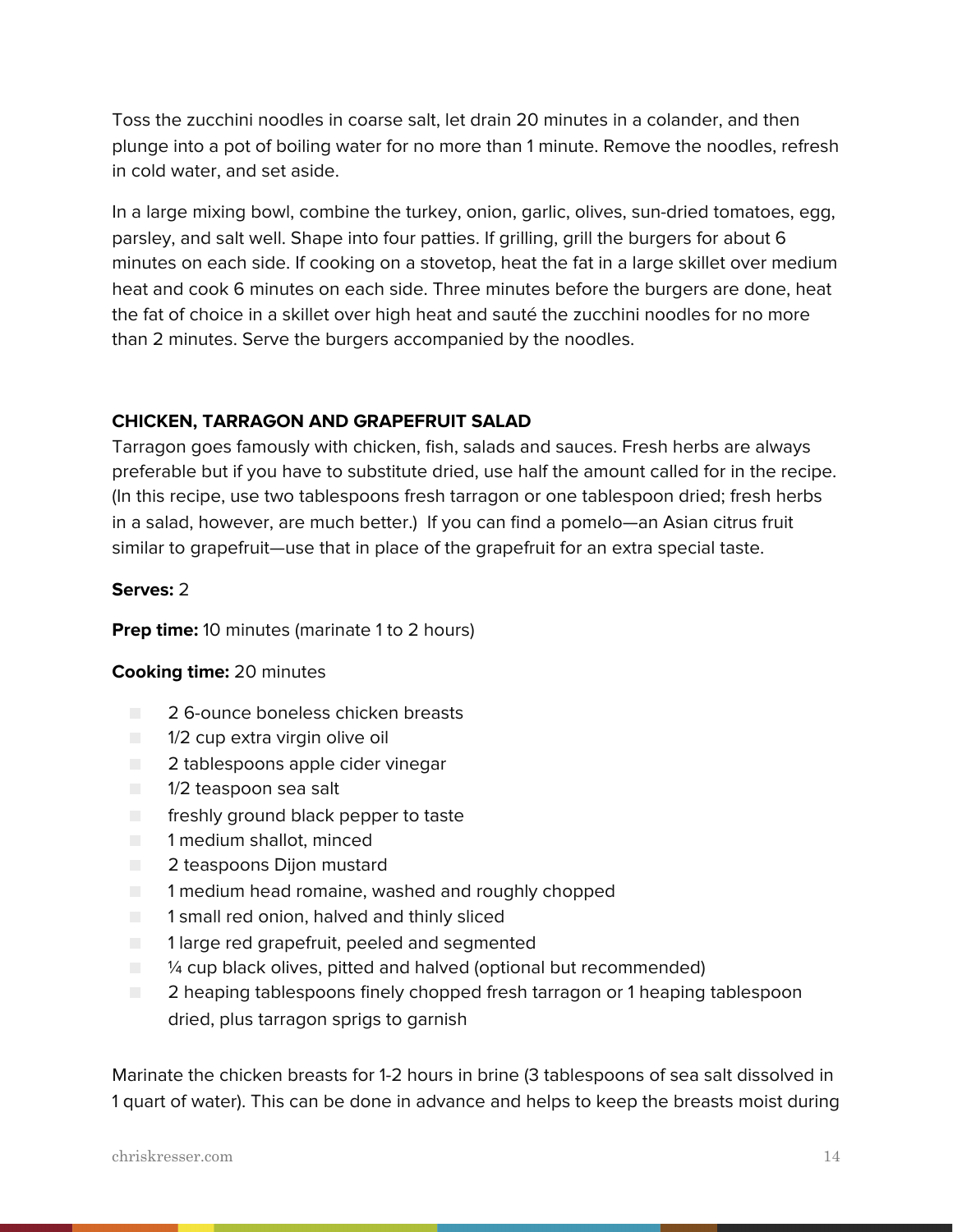cooking. Grill the breasts on low heat, 10 minutes on each side, and then thinly slice them lengthwise. In a small bowl, combine the olive oil with the apple cider vinegar, salt, pepper, shallot, and Dijon mustard to make a vinaigrette. Arrange the romaine on a plate, and top with the sliced red onion, grapefruit, chicken and black olives. Pour over the vinaigrette and garnish with the tarragon sprigs.

#### **SALMON FILLETS WITH RASPBERRY VINAIGRETTE SALAD**

Adding sautéed salmon fillets to this light but satisfying salad transforms it into a complete meal. Note, this recipe makes enough vinaigrette for 6 to 8 servings. Store the extra dressing in an airtight container in the refrigerator for up to 1 week.

#### **Serves:** 2

**Prep time:** 15 minutes

#### **Cooking time:** 15 minutes

Raspberry Vinaigrette Salad:

- 3 ounces raspberries (about 15 berries)
- $\Box$  1  $\frac{1}{2}$  tablespoons balsamic vinegar
- 1/4 teaspoon Dijon mustard or mustard powder
- $\blacksquare$  /4 cup extra light olive oil (extra virgin is fine if that's all you have on hand)
- 2 teaspoons fresh thyme leaves
- 8 cups mixed salad greens
- $\blacksquare$   $\mathcal V_2$  cup or more toasted and crumbled pecans or walnuts (or  $\mathcal V_2$  cup crispy, cooked bacon pieces)
- any other vegetables or salad toppings you'd like to add—we like shredded carrots and quartered, hard-boiled eggs.

#### Salmon Fillets:

- two 6-8 ounce salmon fillets
- freshly ground black pepper to taste
- sea salt to taste
- 1 tablespoon traditional fat of choice

To make the dressing, blend the raspberries, balsamic vinegar, and mustard in a blender. Transfer to a small mixing bowl. Whisk in the olive oil and thyme. Set aside.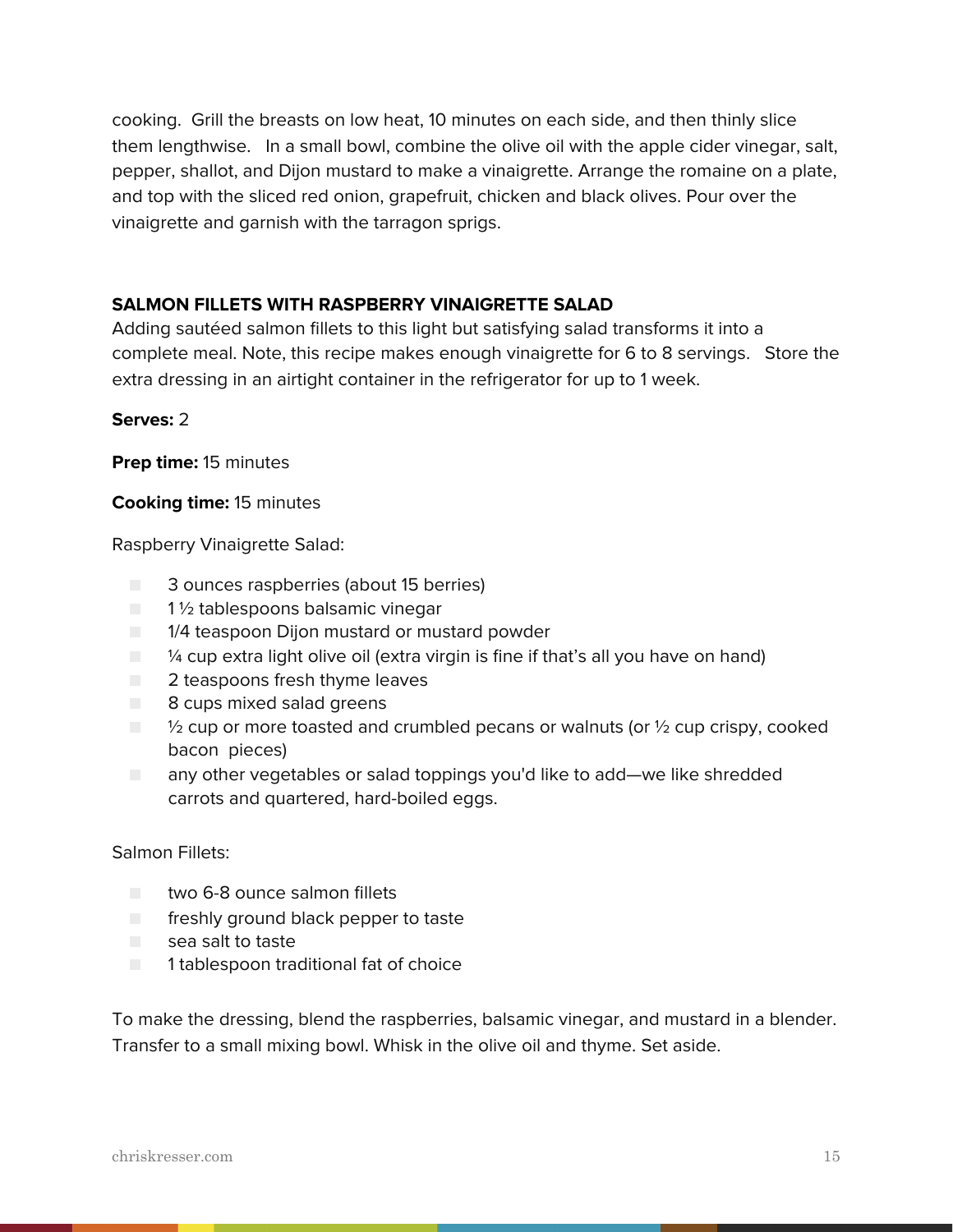Season the salmon fillets with salt and pepper. Heat the fat in a sauté pan over medium high heat, add the salmon fillets, and cook for 5 minutes on each side.

Meanwhile, in a large salad bowl toss the greens and nuts (or bacon pieces), 4 tablespoons of vinaigrette, and any other salad ingredients you want to include. Serve the salmon fillets accompanied by salad.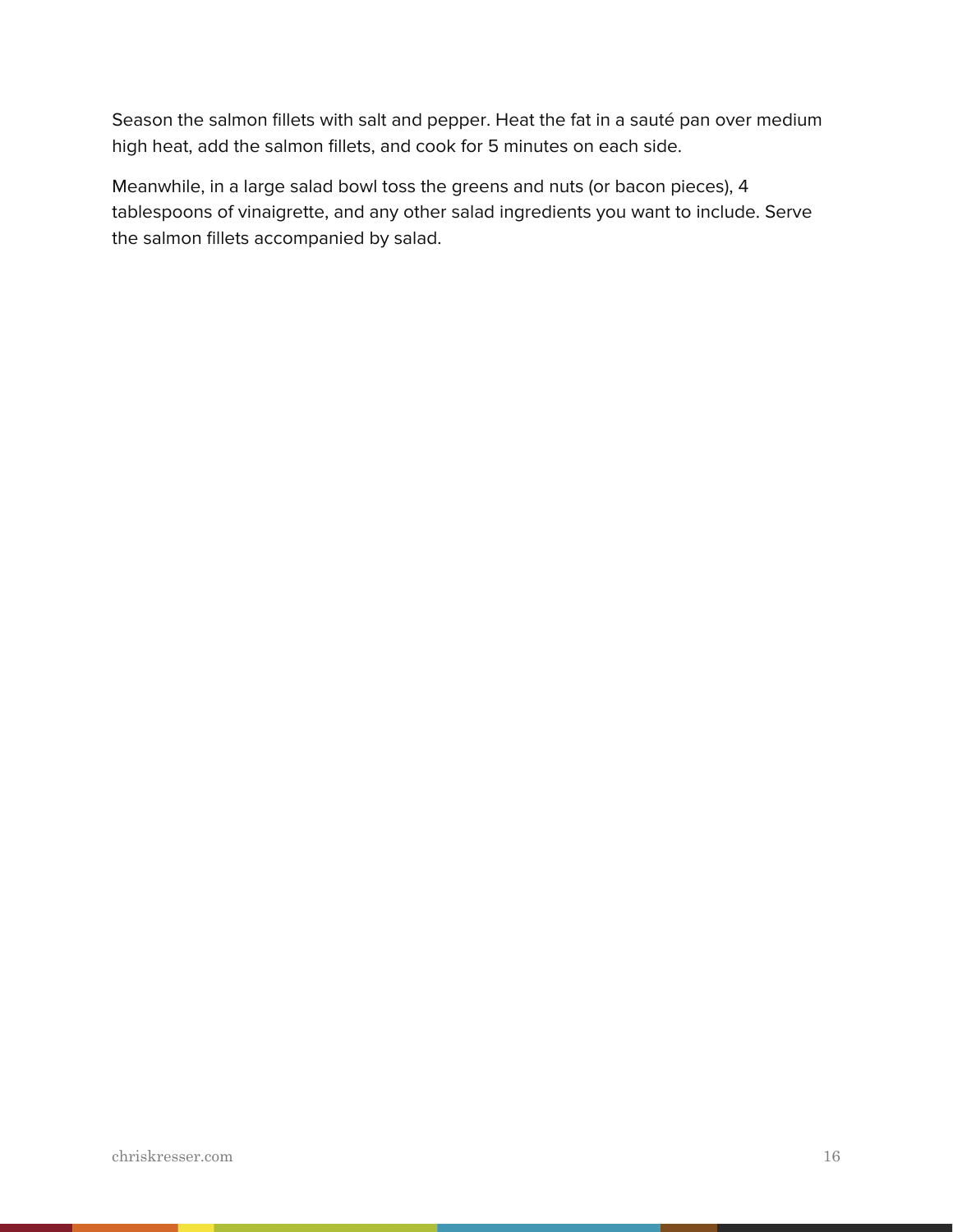### **Dinner:**

#### **BEEF RENDANG**

This slow-cooked, Indonesian-inspired stew uses ingredients easily found in the market and has a quick prep time. Look for dried kaffir lime leaves in the spice section at your grocery store if you can't locate fresh (Thai Kitchen is one brand). Lemongrass can usually be found in the fresh vegetables section.

**Serves:** 2 to 4

**Prep time:** 15 minutes

**Cooking time:** About 4 hours, largely unattended

- 6 shallots or 1 1/2 red onions, roughly chopped
- 4 large garlic cloves, peeled, crushed and roughly chopped
- $\Box$  1  $\frac{1}{2}$  tablespoons minced fresh ginger, peeled
- 2 red chilies, seeded and roughly chopped
- 5 cloves
- 3 kaffir lime leaves, fresh or dried
- 2 pounds beef stew cubes
- $\blacksquare$  1 1/2 cups full-fat coconut milk
- 1 teaspoon turmeric
- 1 teaspoon ground coriander
- 1 teaspoon ground cumin
- $\blacksquare$   $\mathcal V_2$  teaspoon ground cinnamon
- <sup>1/4</sup> teaspoon ground nutmeg
- <sup>1/4</sup> teaspoon sea salt, or to taste
- 3 stalks lemongrass

Preheat the oven to 300 degrees. In a food processor or blender (or by hand in a mortar and pestle), add the shallots, garlic, ginger, chilies, and dried kaffir lime leaves, if using. (If using fresh, set aside as they will be added later.) Pulse until combined into a purée and set aside.

In an oven-safe pot with lid, add the beef and coconut milk. Stir in the spice puree. Then stir in the turmeric, coriander, cumin, cinnamon, nutmeg, and salt.

Prepare the lemongrass stalks: Peel off the tough outer layer and discard. Cut off the stem end and the green tops to end up with about a 10-inch piece of lemongrass. Place the stalks on the cutting board and bang on them with a kitchen tool (such as a potato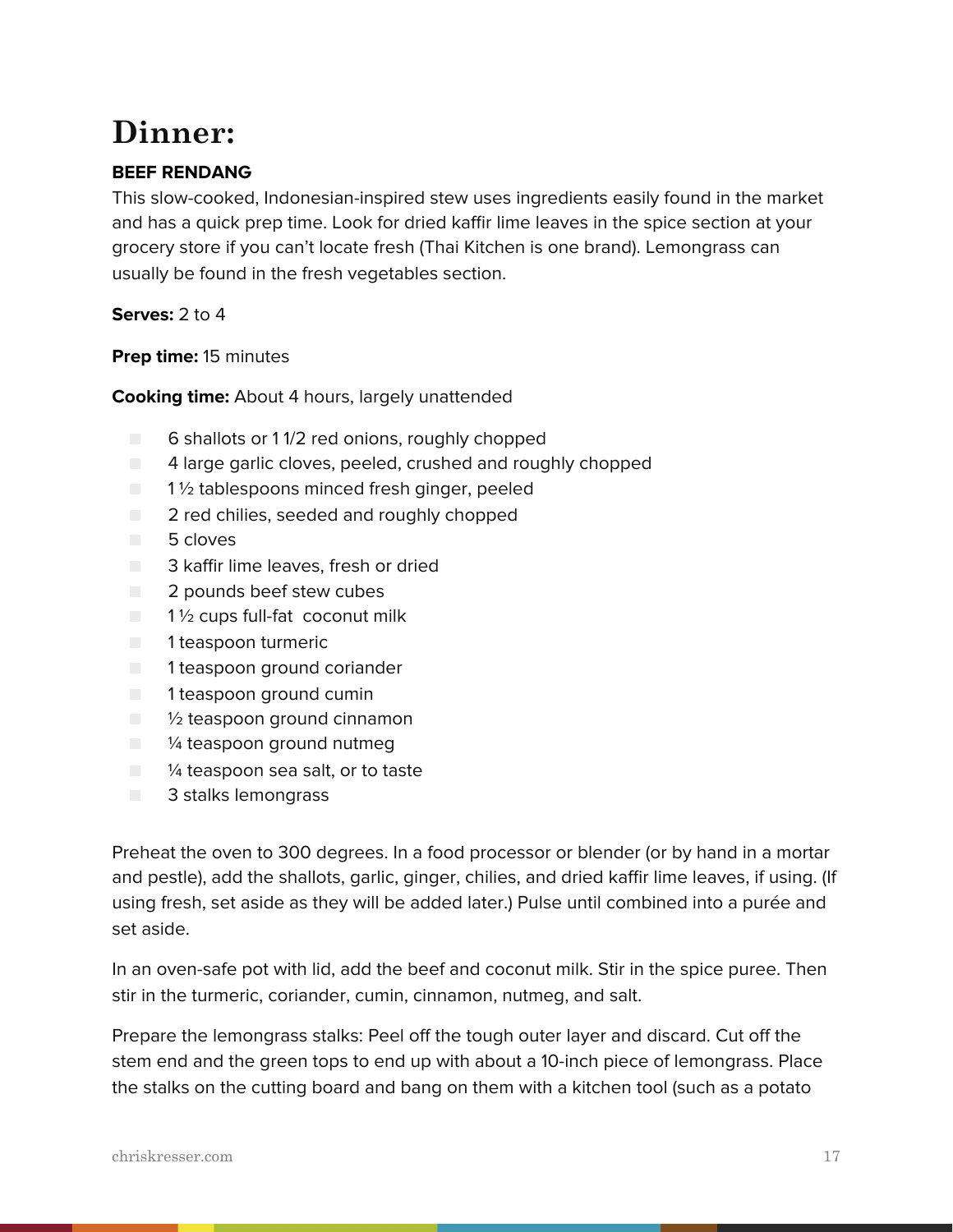masher or pestle) to release the flavor. Place them in the stew whole (you will remove them later as you would a bay leaf). If you are using fresh kaffir lime leaves, similarly bruise them in a mortar and pestle and add them in this step (to remove with the lemongrass later).

Heat the stew, uncovered, on the stovetop over medium heat until it comes to a simmer. Cover and place the pot in the oven. Cook for 3 hours, stirring once or twice. Carefully bring the pot back to the stovetop and uncover. Remove the lemongrass (and fresh kaffir, if using) with tongs and discard. Bring the stew to a simmer over low heat. Cook, stirring often, until the meat is tender and the sauce has reduced by half, about 45 minutes. Stir constantly toward the end of the cooking process.

#### **GRILLED AHI TUNA STEAKS WITH CHINESE FIVE SPICES**

You can find Chinese Spice Powder in Asian markets or in any well-stocked spice section.

#### **Serves:** 2

**Prep time:** 5 minutes (marinate 1/2 hour)

**Cooking time:** 10 minutes for the tuna and 25 minutes for the Cabbage, Bok Choy, and Shiitake Mushroom side dish (see page 25 for recipe)

- 1½ tablespoons Chinese Five Spice Powder
- 2 tablespoons coconut oil
- 1 teaspoon sea salt
- juice of 1 lemon
- 2 8-ounce ahi tuna steaks, 1-inch thick
- 1 tablespoon chopped cilantro, to garnish

Mix spice powder, oil, salt and lemon to make a paste and rub on both sides of the tuna steaks. Allow to marinate for 30 minutes. Grill the steaks for 5 minutes on each side at a medium heat. (You can also broil them.) Arrange the tuna steaks on top of the accompanying Cabbage, Bok Choy, and Shiitake Mushroom side dish (see page 25). Garnish with fresh, chopped cilantro.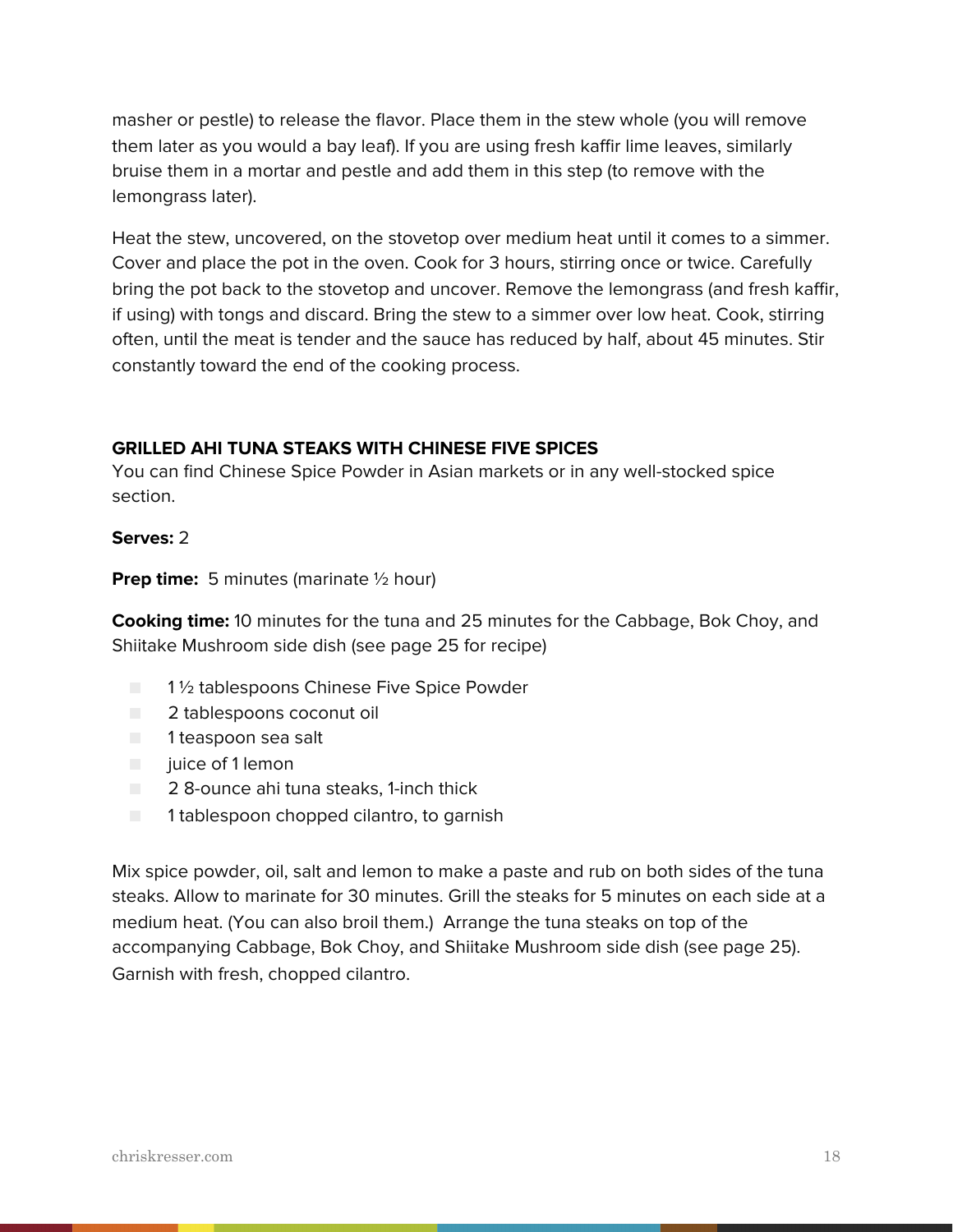#### **TOM KHA GAI**

Made with real bone broth and coconut milk, Tom Kha Gai, a creamy, flavorful, savory soup, is surprisingly nutrient dense.. Move over chicken noodle soup--when it comes to brothy comfort foods ideal for colds or sore throats, this Thai coconut soup is the champion.

#### **Serves:** 4

#### **Prep time:** 5 minutes

#### **Cooking time:** 15 minutes

- 3 cups chicken stock (see recipe on page 34)
- 3 cups coconut milk
- 2 to 3 stalks lemongrass
- 4 kaffir lime leaves, fresh or dried, ripped into four pieces each
- 2 or more Thai bird chilies or other chili of choice, stems removed and pod lightly crushed (optional)
- 4 cups cooked and shredded chicken
- 1 to 2 cups thinly sliced shiitake or oyster mushrooms (or any other mushrooms)
- ½ teaspoon sea salt
- 2 tablespoons fish sauce (I like Red Boat brand)
- juice of 1 lime
- 1 green onion, thinly sliced
- 1 tablespoon chopped cilantro

Bring the stock to a boil, reduce to a simmer, skim off any foam that rises to the top, and add all the ingredients, except the fish sauce, lime juice, green onion, and cilantro. Reduce the heat to a simmer and cook for about 15 minutes. Season to taste with fish sauce. Remove the kaffir lime leaves and ladle into soup bowls or mugs. Garnish with lime juice, green onions, and cilantro.

#### **SPANISH PORK LOIN ROAST ADOBADO**

This savory pork dish is irresistible!

#### **Serves:** 4

**Prep time:** 15 minutes (marinate 8 to 24 hours)

**Cooking time:** 1 to 1 ½ hours depending on size of roast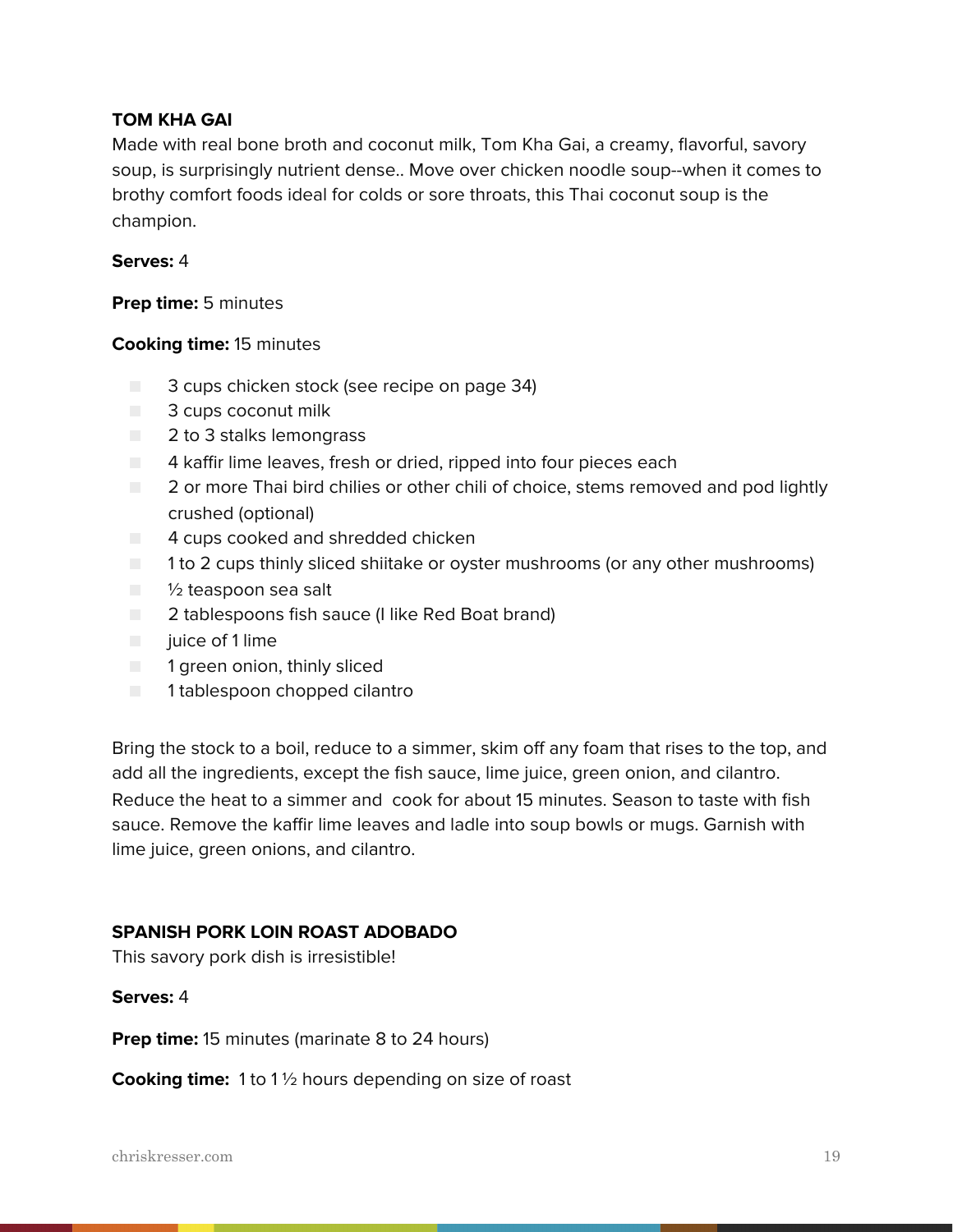- 1 tablespoon paprika
- 6 large garlic cloves, peeled, crushed and roughly chopped
- 1 teaspoon ground cumin
- 1 teaspoon dried thyme or 2 teaspoons chopped fresh thyme
- 2 teaspoons dried oregano
- 1/2 teaspoon sea salt
- ½ cup apple cider vinegar
- freshly ground black pepper to taste
- one 2-3 pound boneless pork loin roast
- 4 teaspoons chopped fresh parsley

Combine the paprika, garlic, cumin, thyme, oregano, salt, vinegar, and black pepper in a bowl and whisk together. In a nonreactive dish/bowl just large enough to fit the pork, place the meat and cover thoroughly on all sides with the marinade. Cover the bowl and refrigerate for 8 to 24 hours.

Bring the pork to room temperature for about 20 minutes before cooking and preheat the oven to 350 degrees. Place the pork fat side up in a roasting pan with rack (if you don't have a rack, it's also fine to put it directly on the pan). If your roast does not have any fat on it, dab 3 tablespoons of lard or other fat on top of the roast. Cook until the internal temperature reaches 145 F. Depending on the size of your roast, cooking times will vary. For a smaller 1  $\frac{1}{2}$  to 2 pound roast, check after 45 minutes; check a larger 2  $\frac{1}{2}$ to 3 pound roast after 60 minutes. When it's done, if the top isn't browned, place under the broiler for a minute or two. Remove from the oven and allow the roast to rest in the pan for 10 minutes. Transfer to a cutting board and slice into thick or thin slices, as you prefer. Garnish with fresh parsley.

#### **CHICKEN TIKKA MASALA**

Tikka means that the food is cut into small pieces, then marinated and usually cooked on skewers. It's then added to the sauce, or Masala. Note that I use bamboo skewers in this recipe. Soak them in water for 1 hour.

#### **Serves:** 4

**Prep time:** 20 minutes (marinate 1 to 3 hours)

**Cooking time:** 25 minutes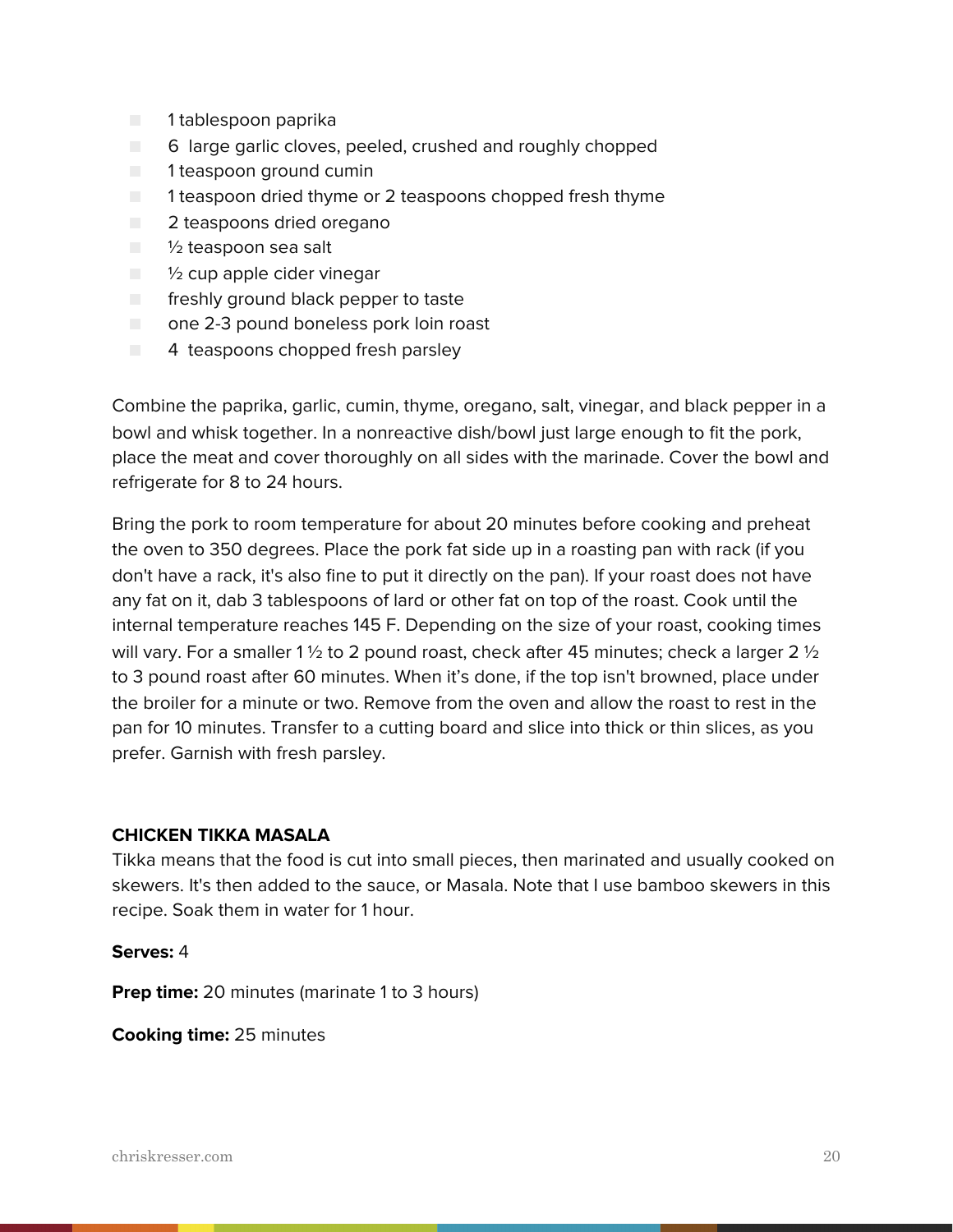For the marinade:

- 1 cup full-fat coconut milk
- 2 teaspoons garam masala
- 2 teaspoons ground coriander
- 1 tablespoon paprika
- 2 tablespoon minced fresh ginger, peeled
- 4 large garlic cloves, peeled and minced or pressed
- $\Box$  4 boneless, skinless chicken breasts, cut into 1  $\frac{1}{2}$  inch chunks

#### For the sauce:

- 2 tablespoons coconut oil
- 1 onion, minced
- 2 garlic cloves, peeled and minced or pressed
- **2** teaspoons minced ginger, peeled
- 1 chile (such as serrano or jalapeño), seeded and minced
- 1 teaspoon paprika
- 1 teaspoon coriander
- 1 tablespoon tomato paste
- 2 cups puréed or fresh, finely diced tomatoes
- $\Box$  1/2 cup coconut cream (skimmed from the top of coconut milk or, if you can find it, coconut cream concentrate from Tropical Traditions)
- 1/2 tablespoon garam masala
- sea salt to taste
- <sup>1/4</sup> cup chopped cilantro

Prepare the marinade: In a bowl, combine all the marinade ingredients. Pour over the chicken to coat well. Cover and refrigerate for 1 to 3 hours.

When ready to cook recipe, soak 8 bamboo or wood skewers (if using) for 30 minutes to 1 hour.

Prepare the sauce: Heat the coconut oil in a large pan over medium heat. Add the onion and cook until softened, about 5 minutes. Add the garlic, ginger, chili, paprika, coriander, tomato paste, and stir well for a minute. Add the puréed tomatoes. Reduce the heat to medium low, cover the pan, and simmer for about 15 minutes, stirring occasionally.

While the sauce simmers, preheat the broiler (or prepare the grill). Thread the marinated chicken onto skewers, or simply arrange in a single layer in a broiler pan, if broiling. Grill or broil, turning occasionally. Look for a light char, about 6-8 minutes per side.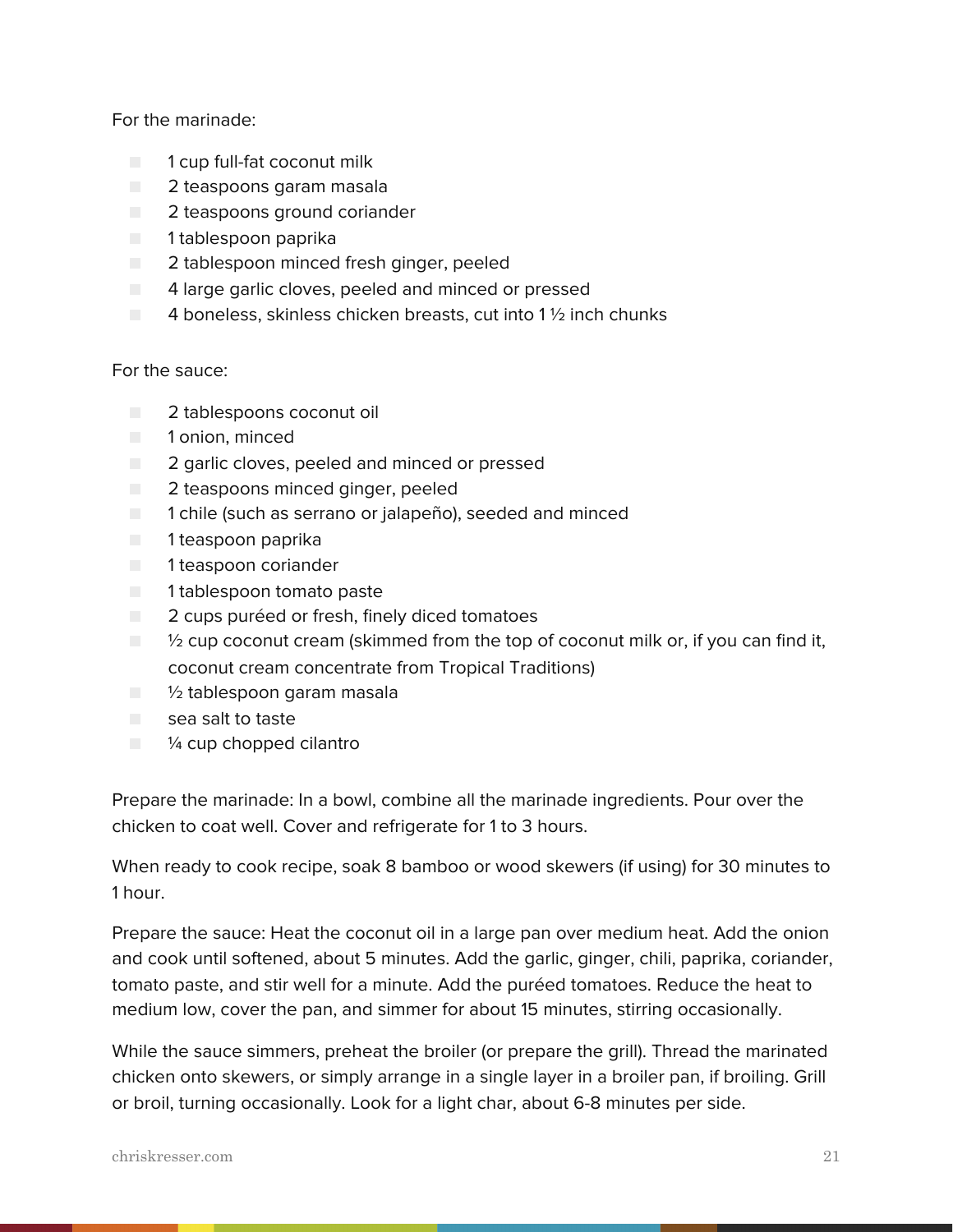Purée the sauce in the pan by transferring it to a blender or food processor, or use an immersion blender. Return the sauce to the pan. Add the coconut cream to the sauce and mix it in well.

Remove the chicken from the skewers. Stir the pieces into the sauce and allow to cook for 5 to 8 minutes in the sauce. Stir in the garam masala. Salt to taste, and serve, garnished with the cilantro.

#### **ROSEMARY LAMB RIB CHOPS**

"Frenched" lamb rib chops are also referred to as lamb "lollipop chops" because of the rib bone that is attached to this small chop. Because this recipe only calls for a half pound of lamb, spring for the pastured, organic lamb if you can find it.

#### **Serves:** 2

**Prep time:** 5 minutes (marinate 1 to 3 hours)

#### **Cooking time:** 10 minutes

- 2 tablespoons traditional fat of choice
- $\Box$  4 garlic cloves, minced or pressed
- 1 tablespoon minced fresh rosemary
- freshly ground black pepper to taste
- $\Box$  1/<sub>2</sub> pound (about 6) Frenched lamb rib chops
- sea salt to taste

Combine melted fat, garlic, rosemary, and pepper in a bowl and add the lamb chops, taking care to make sure the meat is well coated with marinade. Marinate for 1 to 3 hours. Grill, broil, or pan-fry the chops. I use the following method: Preheat a cast-iron skillet to medium heat. Sprinkle the chops with salt on both sides. Once the pan is hot (you should hear a sizzle when the meat is dropped in), pan sear for about 3 to 4 minutes per side, until a golden brown crust develops. Transfer the chops to a plate and allow them to rest for 5 minutes before serving.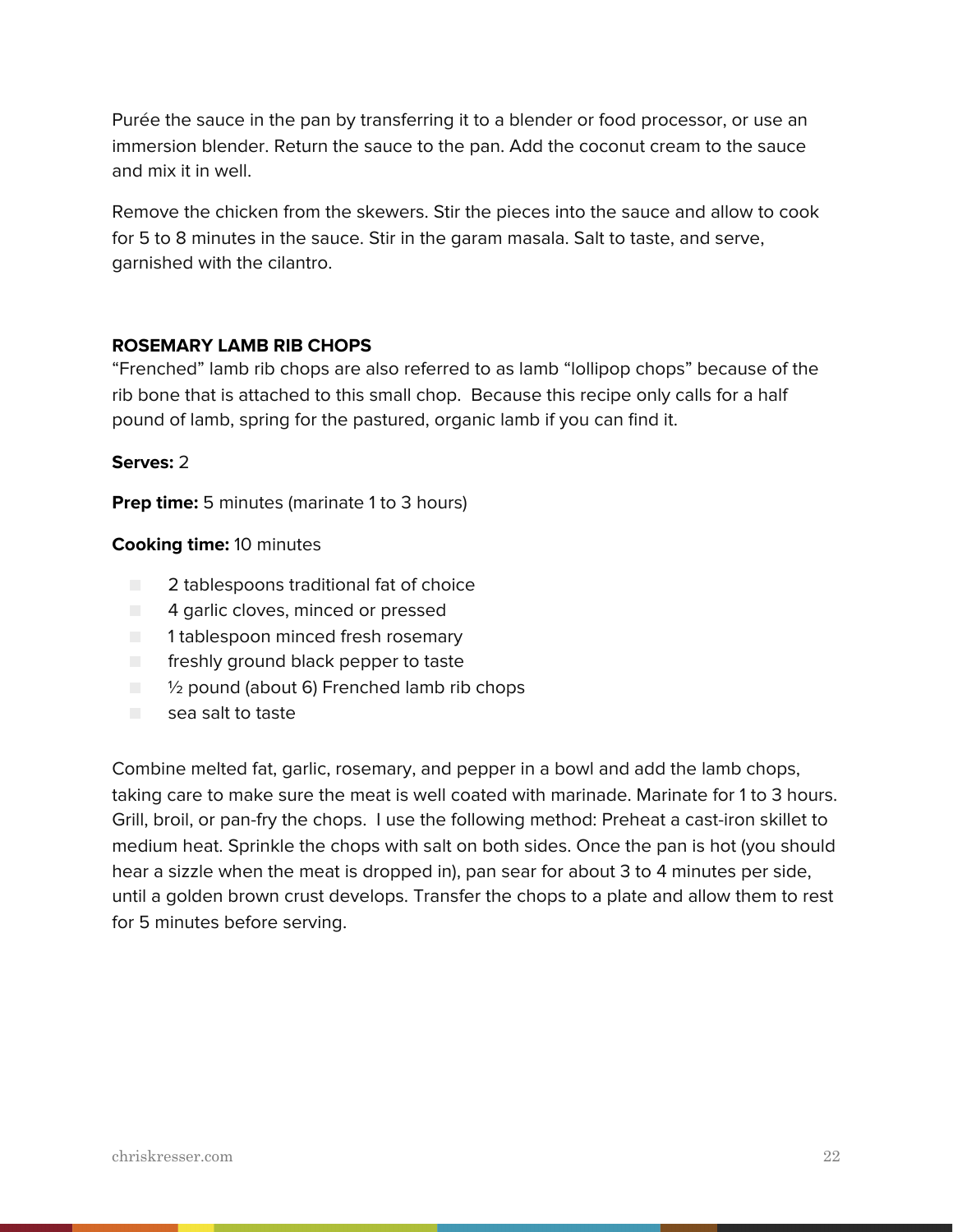#### **RUSTIC MEATBALL AND TOMATO STEW**

"Rustic" in this recipe means that you want to keep the tomatoes, celery and carrots as whole as possible, to retain their shape and visual appeal.

#### **Serves:** 4

**Prep time:** 15 minutes

#### **Cooking time:** 1 hour

For the Meatballs:

- $\Box$  1  $\frac{1}{2}$  pounds ground beef (preferably grass fed)
- 1 onion, peeled and finely chopped
- 2 large garlic cloves, peeled, crushed and finely chopped
- 1 teaspoon fennel seeds, coarsely ground, or 1 teaspoon powdered fennel
- 2 eggs
- freshly ground black pepper to taste
- 1 teaspoon sea salt or to taste
- 5 tablespoons extra virgin olive oil

#### For the Stew:

- 1 onion, peeled and cut into 8 wedges
- 4 garlic cloves, crushed and coarsely chopped
- 2 cups beef bone broth (see recipe on page 33)
- 4 medium carrots, peeled and sliced on the bias into 2-inch pieces
- 2 large celery stalks, sliced on the bias into 2-inch pieces
- $\blacksquare$   $\blacksquare$  /4 teaspoon red chili flakes (optional)
- 1 teaspoon sea salt or to taste
- freshly ground black pepper to taste
- 2 8-ounce cans of whole plum tomatoes, drained
- 1 tablespoon balsamic vinegar
- 4 tablespoons chopped fresh basil, for garnish

#### The meatballs:

Combine all the ingredients but only 2 tablespoons of the olive oil in a bowl, and mix well. Heat the remaining 3 tablespoons oil in a pan and fry a small portion of the mixture to taste test for salt; add salt if necessary. Shape into golf-ball sized meatballs and fry until well-browned on all sides and firm, about 10 minutes. Remember that the meatballs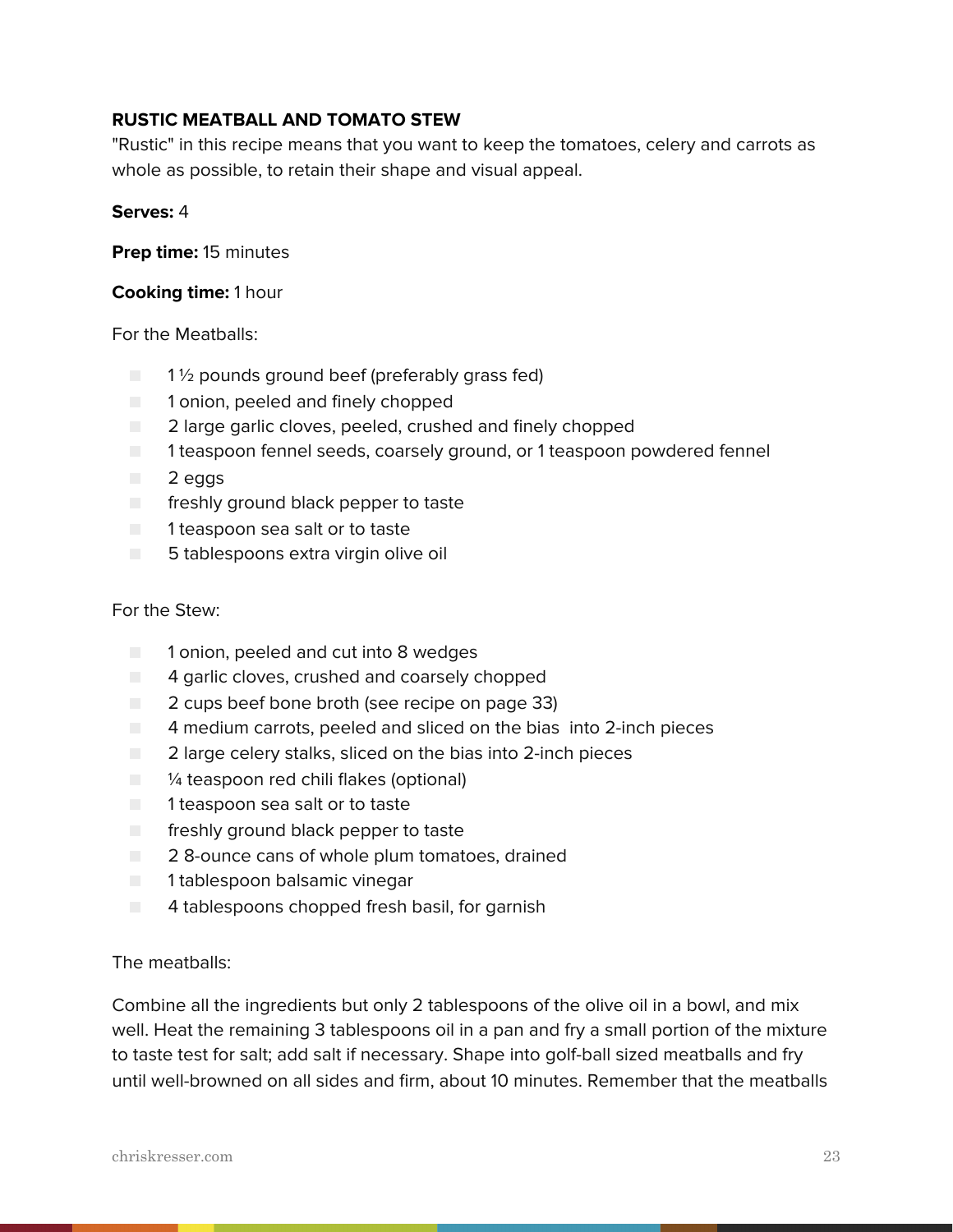will be simmered in the stew later so at this stage don't overcook. Remove the meatballs and set aside. Do not clean the pan.

The stew:

In the same pan briefly fry the onion and garlic over low heat, about 10 minutes. Add the bone broth, bring it to a boil, and add all the other ingredients except the tomatoes, vinegar, and basil. Cover and let the stew simmer until the carrots and celery are tender, about 5-7 minutes. Add the meatballs, tomatoes and vinegar and simmer uncovered for 15 minutes. Taste for salt and serve in soup bowls, garnished with the chopped basil.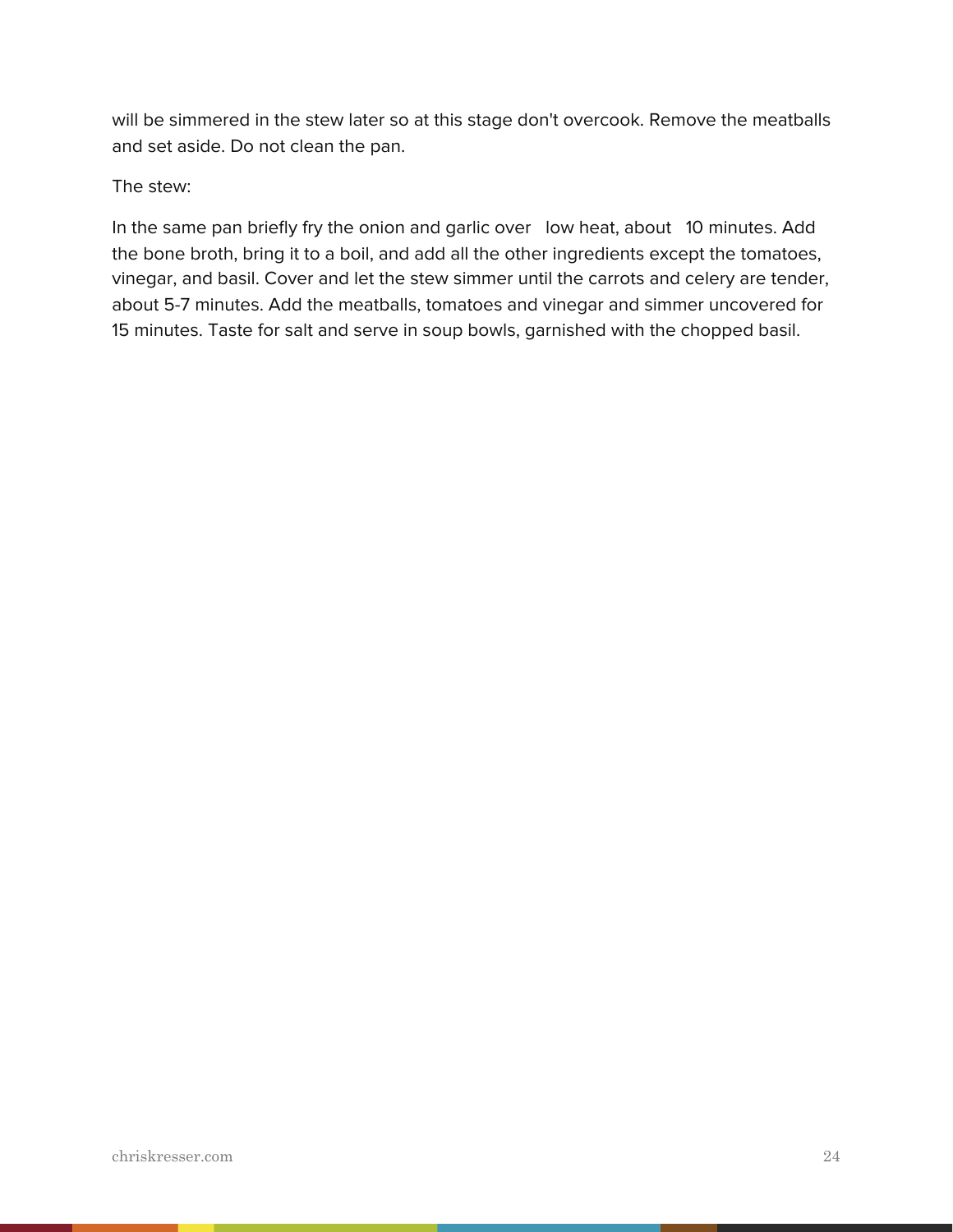### **Side Dishes:**

#### **ROASTED CARROTS AND GARLIC**

I like to use duck fat for maximum taste, but any traditional fat of your choice will do. Whatever fat you choose, warm it to a liquid state before tossing it with the carrots.

#### **Serves:** 4

**Prep time:** 10 minutes

#### **Cooking time:** 35 minutes

- $\blacksquare$  1  $\frac{1}{2}$  pounds carrots, peeled and quartered
- 1 head garlic, separated into individual cloves and peeled (about 20 cloves)
- sea salt to taste
- 2 tablespoons traditional fat of choice plus extra if needed (duck fat is preferred)
- 2 tablespoons chopped fresh rosemary

Preheat the oven to 400. Place the carrots in a roasting pan in a single layer. Spread the garlic cloves around the pan. Sprinkle with salt and add the fat, tossing the carrots and garlic to coat. Roast 15 minutes, then remove pan and stir. If the vegetables seem dry, add a little additional fat. Roast an additional 15 minutes, then check for doneness. The garlic should be browning slightly and the carrots should be fork-tender. Stir again, and sprinkle with rosemary. Roast an additional 5 minutes, remove from the oven, let cool slightly and serve.

#### **CABBAGE, BOK CHOY, AND SHIITAKE**

Umeboshi plum vinegar from Japan (available in Asian markets or at many grocery stores as it's widely used in the U.S. now) adds a great touch to this dish, but you can use any other vinegar of your choice. Use as much or as little garlic as you'd like.

#### **Serves:** 4

**Prep time:** 10 minutes

#### **Cooking time:** 25 minutes

- 3 tablespoons coconut oil
- 3 to 6 garlic cloves (to taste), pressed
- 2 tablespoons minced fresh ginger, peeled
- 4 packed cups roughly chopped cabbage (1-inch chunks)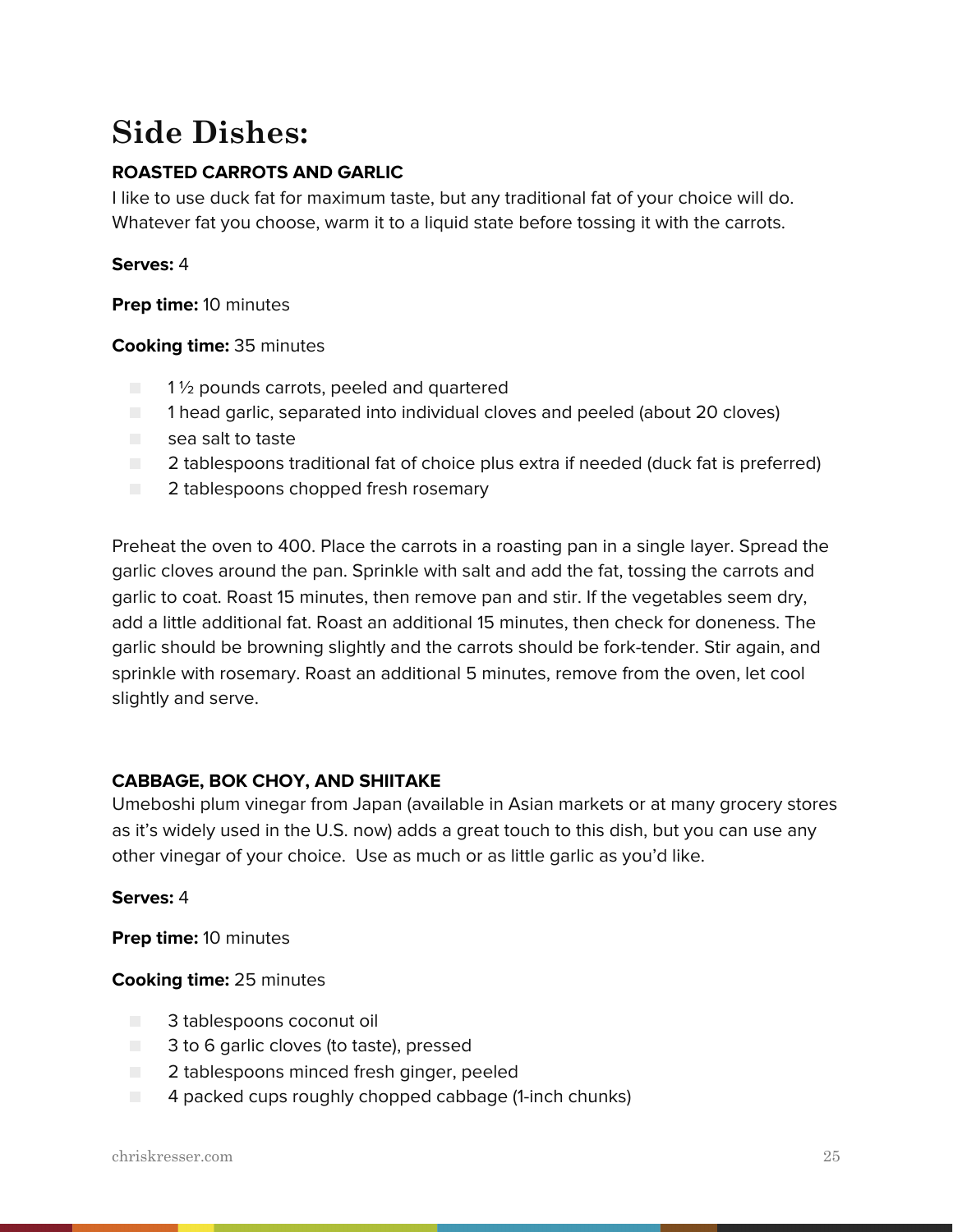- 8 ounces sliced shiitake mushrooms (about 4 cups)
- $\Box$  3 cups sliced bok choy ( $\frac{1}{4}$  inch slices)
- 1 teaspoon umeboshi plum vinegar
- sea salt and freshly ground black pepper to taste

Heat the coconut oil in a large pot over medium low heat. Add the garlic and ginger, stirring until fragrant, about 2 minutes. Add the cabbage and mushrooms. Cook for 10 minutes, stirring frequently. Reduce the heat to low, add the bok choy, and cook 15 more minutes , continuing to stir until done. Turn off the heat and stir in the vinegar. Season to taste with salt and pepper. Remove the vegetables with a slotted spoon to drain off the liquid, and serve.

#### **THAI BASIL EGGPLANT**

The Thai basil and chili pepper in this recipe give the eggplant an exotic twist. In Thailand, the eggplants are green and long, unlike the big purplish eggplants found in the U.S. You may be able to locate Thai eggplant and Thai basil in an Asian market, but if not, you may use regular eggplant and basil.

#### **Serves:** 4

#### **Prep time:** 5 minutes

#### **Cooking time:** 10 minutes

- 2 ½ lbs eggplant (about 2 medium regular eggplants)
- 1 tablespoon coconut oil
- 1 chili pepper, seeded and sliced thin, or a pinch of red chili flakes
- 2 garlic cloves, chopped
- 2 tablespoons fish sauce (I like Red Boat brand)
- 1 cup loosely packed Thai basil leaves (or regular fresh basil)

Cut the eggplants into chunky 1 1/2 inch irregular shapes for easy turning in the pan. In a steamer basket, steam the eggplant for about 5 minutes, until softened. Heat a pan or wok over medium heat. Add the oil, chili pepper or flakes, and garlic. Stir until the garlic turns golden brown, no more than 5 minutes, or it'll burn. Add the steamed eggplant and stir, cooking for a few minutes to blend the flavors. Stir in the fish sauce until heated through. Add the basil and turn off the heat immediately, so that the basil retains its color.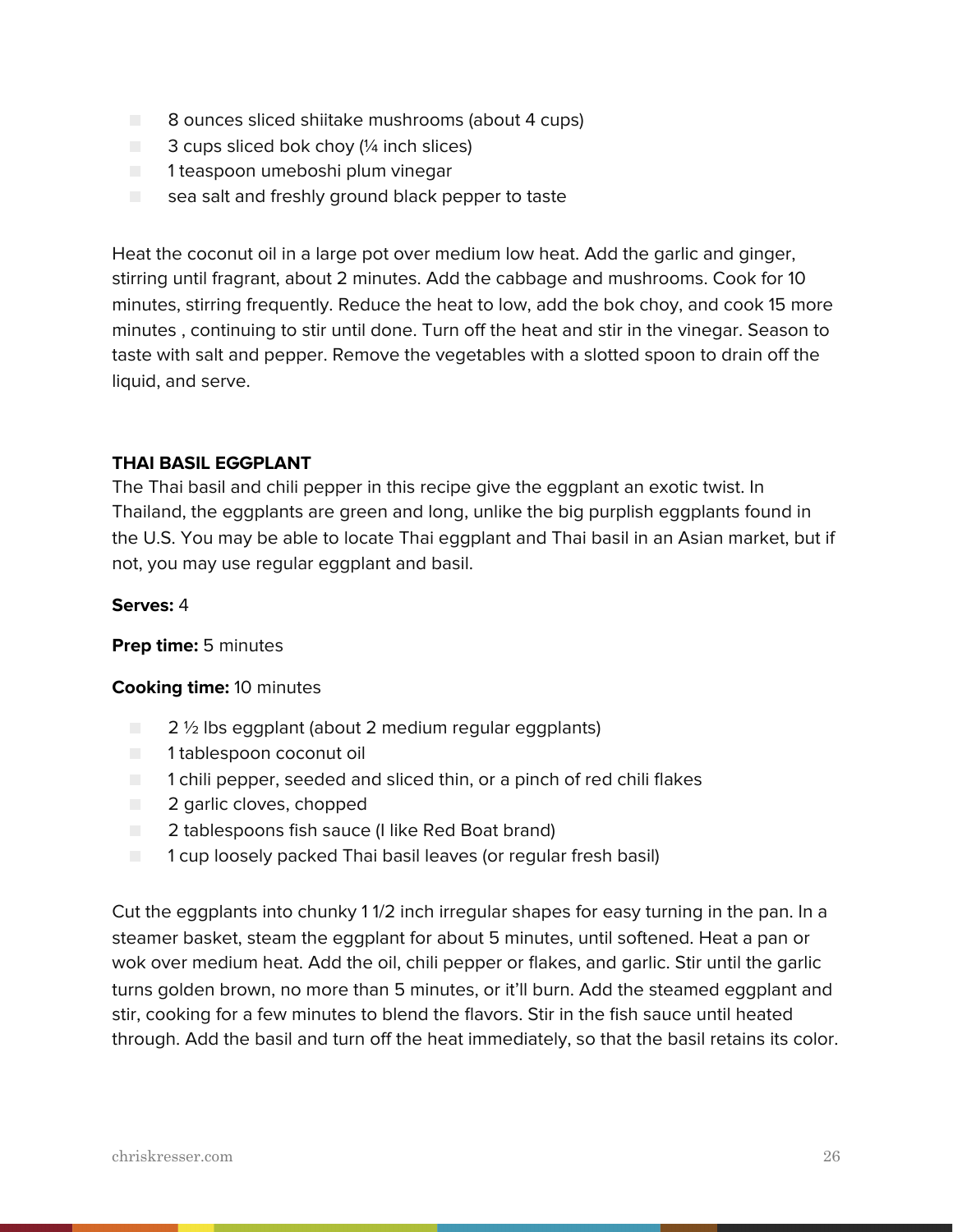#### **CAULIFLOWER HASH**

This side dish is a hearty accompaniment to roast meats and chicken.

#### **Serves:** 4

**Prep time:** 5 minutes

#### **Cooking time:** 25 minutes

- 1 large head cauliflower
- 1 onion, peeled and finely chopped
- 2 bay leaves
- 2 garlic cloves
- 2 teaspoons fresh thyme
- 4 cloves
- 3 tablespoons bacon drippings or traditional fat of choice
- $\Box$   $\frac{1}{2}$  teaspoon sea salt, or to taste
- freshly ground black pepper to taste
- 3 tablespoons chopped parsley, to garnish

Cut off the bottom of the cauliflower to remove any green leaves and remove the stem and tough bottom core. Place the cauliflower bottom side up in a large pot and add enough water to cover. Add the onion, bay leaves, garlic, thyme, and cloves, bring to a boil, then reduce the heat and simmer for 10 minutes. Remove the cauliflower, drain and cool. Heat the bacon drippings or traditional fat of choice in a sauté pan over medium high heat, add the cauliflower bits, and cook, stirring occasionally, for 10 minutes. Season to taste with salt and pepper, and serve garnished with chopped parsley.

#### **GREEN SALAD WITH SHALLOT VINAIGRETTE**

This salad uses romaine lettuce, which retains its crispness, but any lettuce or mixed salad greens will do. Always make sure your salad greens (and herbs) are well-dried—a salad-spinner is a good and inexpensive investment.

#### **Serves:** 2

#### **Prep time:** 5 minutes

- 1 small head romaine, leaves washed, dried and torn into pieces as desired
- $\Box$   $\%$  cup shallot vinaigrette (see recipe on page 36)

In a large salad bowl, add the vinaigrette first, then the romaine, and gently toss.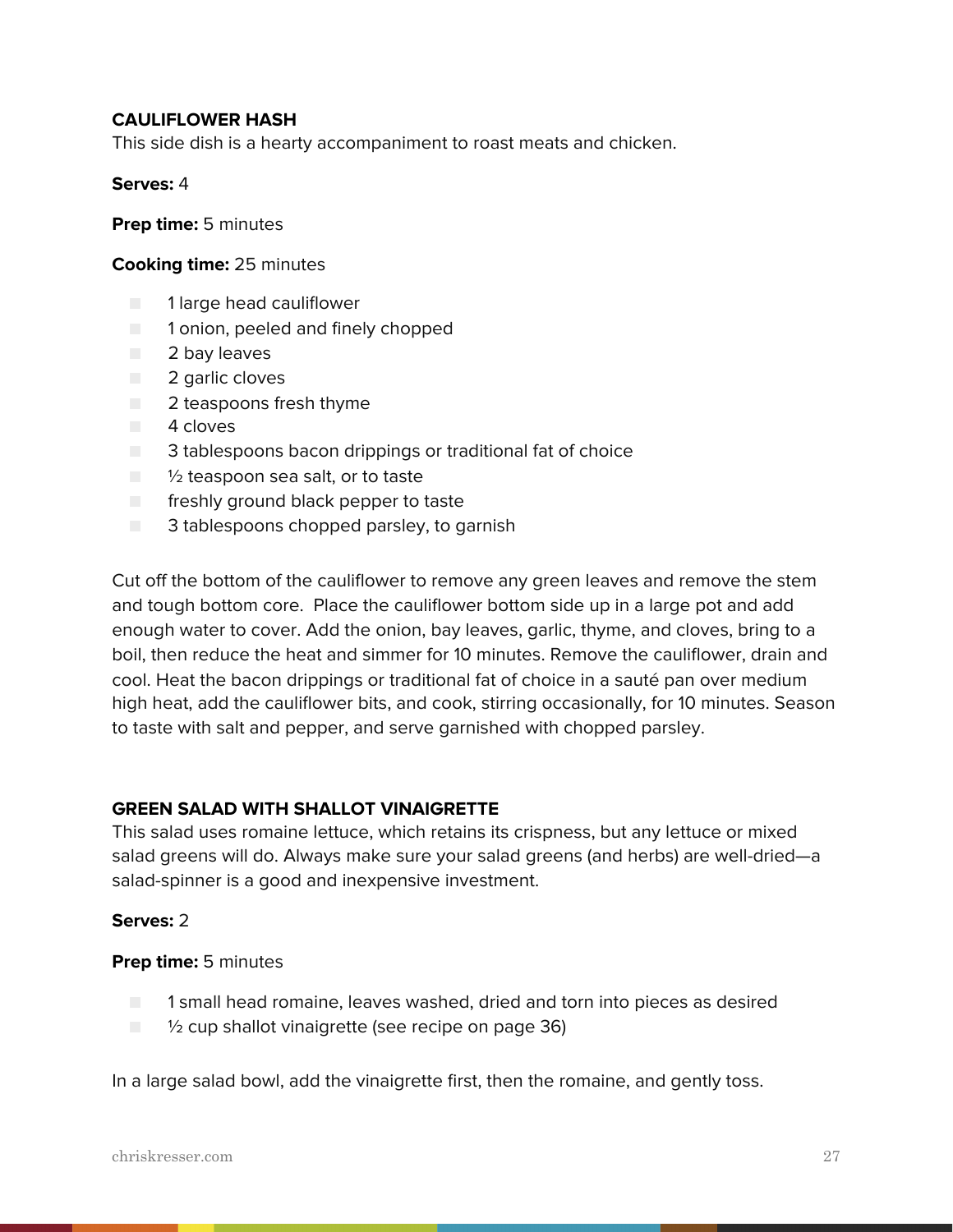#### **YUCCA FRIES**

These "fries" are extra good sprinkled with paprika or chili powder before roasting. **Note:** Each yucca root has a tough, stringy bit in its center. This will turn up in some of the fries —so watch out for it. I used to boil the yucca in halves and remove this stringy part before cutting into fry shapes, but found that it was easier to just avoid it while eating the fries.

#### **Serves:** 4

#### **Prep time:** 10 minutes

#### **Cooking time:** 30 minutes

- 2 medium yucca (cassava) roots, about 6 to 8 inches long each
- 3–4 tablespoons duck fat, lard or tallow (warmed until it's in a liquid state)
- sea salt and freshly ground black pepper to taste

Bring about 3 quarts of water to a boil. Peel the yucca and cut it into the shape of fries, about 3 inches long and 1½ inches thick. Don't cut them thinner than this or they'll get too dry and tough when you roast them. Boil the yucca fries for 30 minutes until soft but not falling apart. Meanwhile, preheat the oven to 475 F degrees. Drain the fries and put them in a mixing bowl. Pour liquefied fat over fries and mix to distribute evenly. Spread the fries on a baking sheet, and season generously with salt and pepper. Place the baking sheet on a lower rack in the oven and roast for about 15 minutes. Remove from the oven and flip the fries. Roast for another 5-7 minutes, or until golden brown.

#### **KALE AND KABOCHA SQUASH SALAD**

I love kale and acorn squash in any recipe, but the lemony bacon dressing here really makes their flavors pop.

#### **Serves:** 2 to 3

**Prep time:** 10 minutes

#### **Cooking time:** 1 hour

- $\Box$  1  $\frac{1}{2}$  pound kabocha squash, peeled, seeded, and cut into  $\frac{1}{2}$ -inch to 1-inch cubes
- 5 strips bacon, chopped
- $\Box$  4 packed cups finely sliced kale
- 3 tablespoons freshly squeezed lemon juice
- 1 tablespoon finely sliced fresh chives
- 1 tablespoon finely chopped fresh sage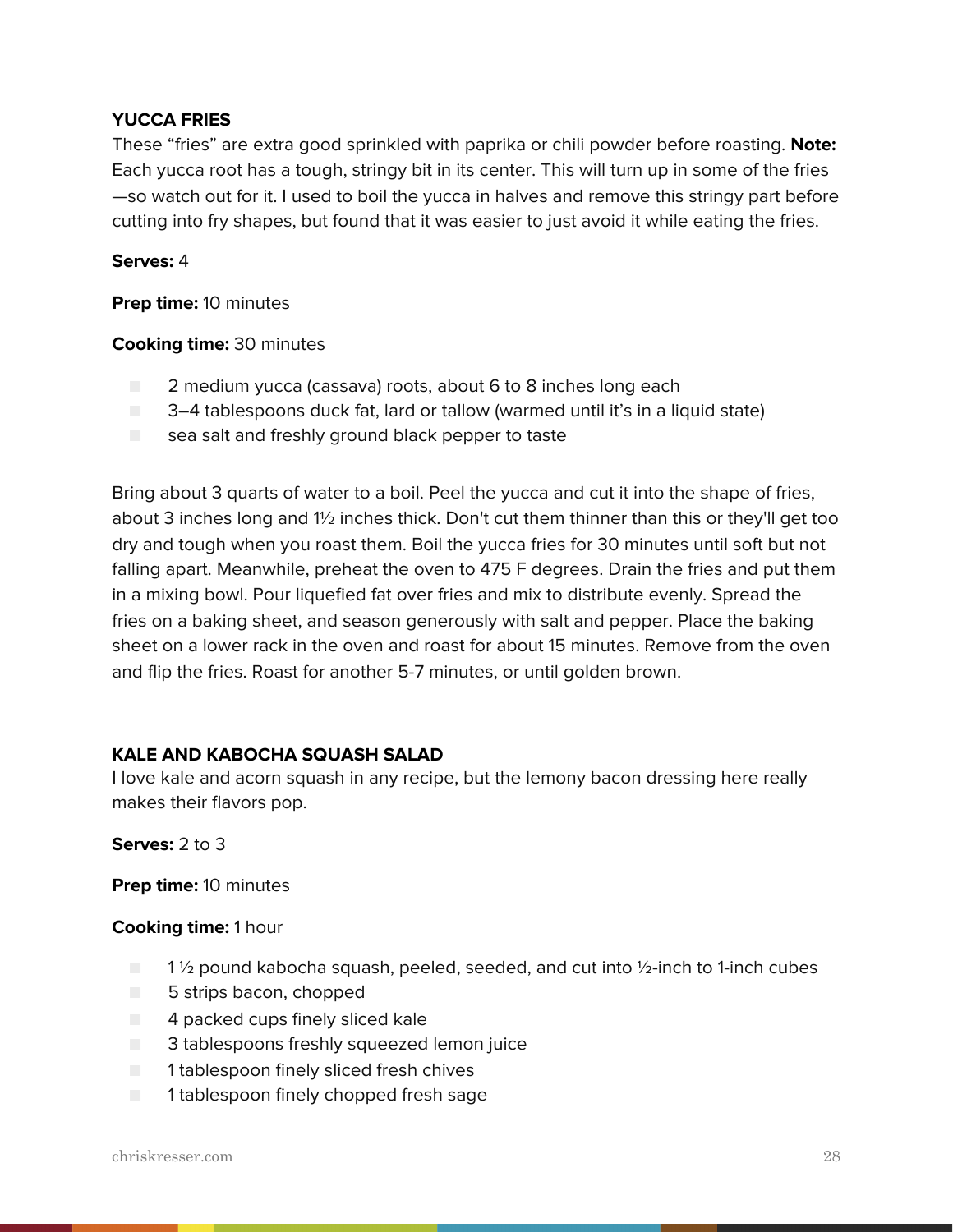- $\Box$  % to  $\frac{3}{4}$  cup toasted walnuts or pecans
- $\Box$  sea salt and freshly ground black pepper to taste

Preheat the oven to 350 degrees. In a baking dish, roast the squash cubes with the chopped bacon for 1 hour, stirring well every 15 minutes. In a large mixing bowl, combine the salt and kale. With impeccably clean hands, strongly massage the salt into the kale for 1 minute. Add 2 tablespoons of the lemon juice and continue massaging the kale leaves for 1 additional minute. Set aside until ready to assemble the salad. When the squash is tender and the bacon crispy, remove the pan and carefully drain off the bacon fat into a small mixing bowl. Whisk the fat (there should be about 3 tablespoons) with the remaining tablespoon of lemon juice.

There will be a lot of liquid in the bottom of the kale. Squeeze it out and put the drained kale in a salad bowl. Add the squash, bacon, chives, sage and walnuts. Toss with the lemon-bacon dressing, season with salt and pepper to taste and serve.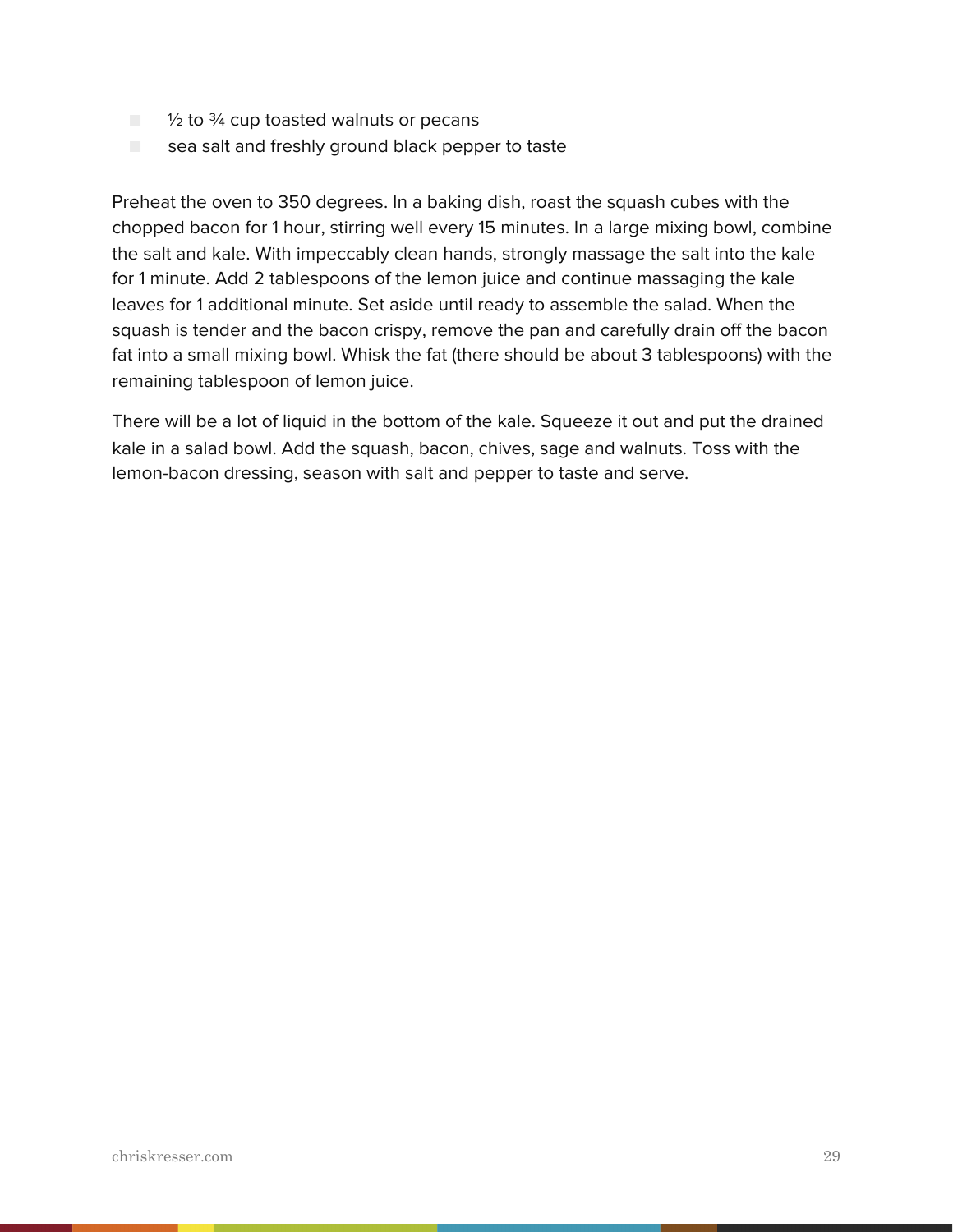### **Snacks:**

#### **NORI CHIPS**

You'll save money making your own nori chips instead of paying for prepackaged versions—plus, it's really easy.

**Serves:** enough snacks for two days

**Prep time:** 5 minutes

**Cooking time:** 15 minutes

- 9 nori sheets, untoasted or toasted
- 2 tablespoons extra virgin olive oil
- sea salt to taste
- optional spices of your choice such as onion powder, garlic powder or sesame seeds

Preheat the oven to 350 degrees. Cut the nori sheets into squares with a knife or kitchen shears, or cut into smaller pieces if you prefer (for easy storage). Place the nori on a baking sheet in a single layer. Lightly brush the nori on one side with oil using a pastry brush or your fingers. Sprinkle the oiled side of the nori with salt and the powdered spice of your choice. Bake for about 15 minutes, until the nori chips become dry and crispy and just begin to pucker a bit. Let them cool and serve or store in airtight container for up to 5 days.

#### **HARD BOILED EGGS WITH AVOCADO, SALT AND PEPPER**

Salt and pepper bring out the flavors in this satisfying combination.

**Serves:** enough snacks for two days

**Prep time:** 5 minutes

**Cooking time:** 12 minutes

- 6 hard-boiled eggs
- 3 ripe avocados, pitted and sliced
- $\Box$  sea salt and freshly ground black pepper to taste

Cut the eggs in half and serve sprinkled with salt and pepper with avocado slices on the side.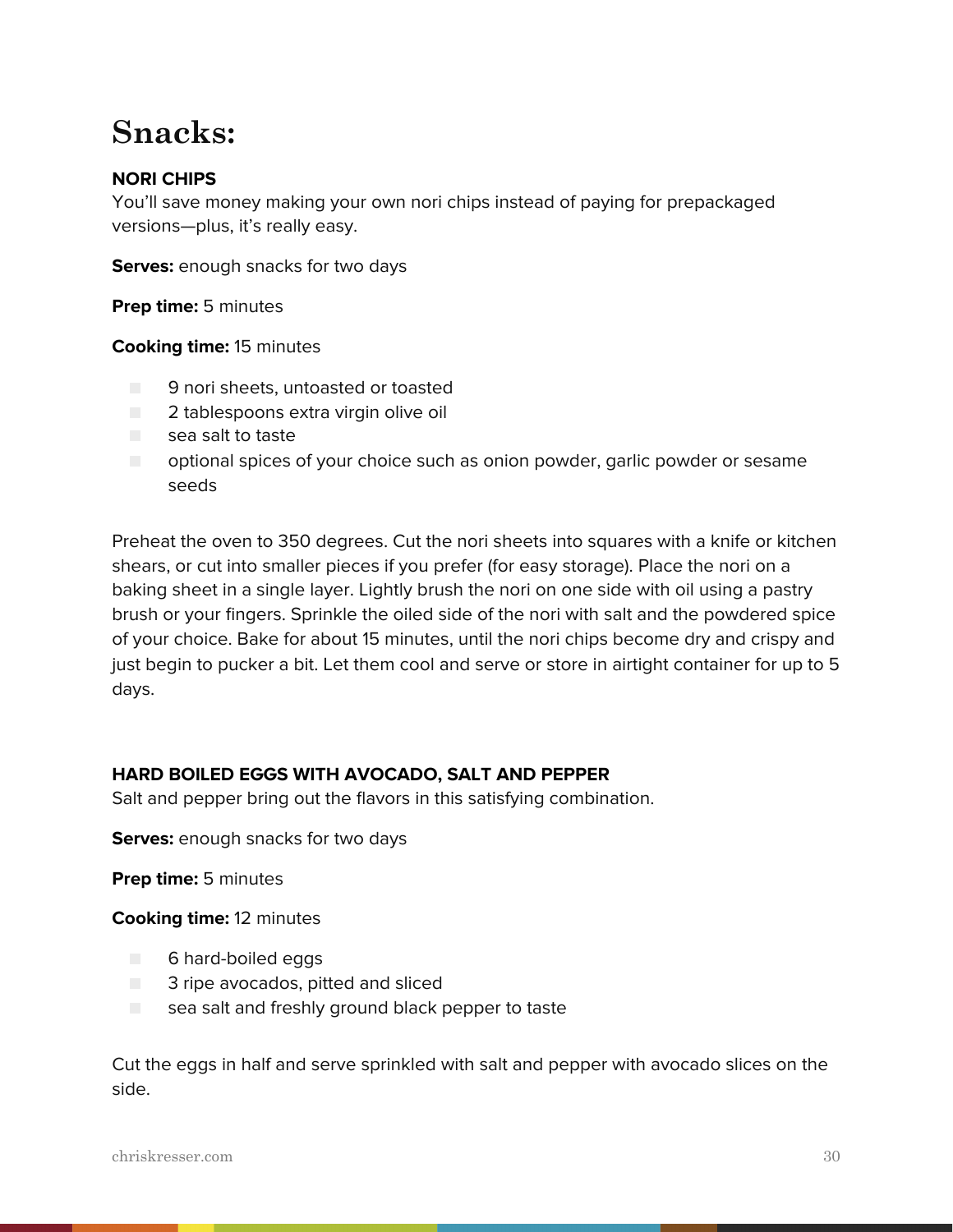#### **KALE CHIPS**

A nutrient-rich snack--the goal is to make the kale chips as crisp as possible.

**Serves:** enough for two days of snacks

**Prep time:** 5 minutes

#### **Cooking time:** 12 to 15 minutes

- 2 large bunches kale, washed, stemmed and patted dry
- 4 tablespoons traditional fat of choice, melted
- 3 tablespoons apple cider vinegar
- sea salt to taste
- freshly ground black pepper to taste

Preheat the oven to 300 degrees. Cut the kale leaves into large uniform pieces. In a mixing bowl combine the kale, melted fat, and vinegar until the kale is well coated. Season with salt and freshly ground pepper. Spread the kale on a baking tray (you may have to do this in 2 batches) and bake for 12-15 minutes, tossing the kale chips at least once to help dry them out. Remove from the oven and let cool. Serve or store in an airtight container for up to 5 days.

#### **GUACAMOLE WITH CARROT CHIPS**

An easy snack that can be prepared up to 2 days in advance.

**Serves:** enough for two days of snacks

**Prep time:** 10 minutes

- 4 ripe avocados
- 2 tablespoons lemon juice
- 1 tablespoon very finely minced onion
- $\blacksquare$   $\frac{1}{4}$  cup coconut cream
- 1/2 teaspoon sea salt
- freshly ground black pepper to taste
- 2 pounds carrots, peeled

Cut the avocados in half, remove the pits, and scoop them out. (If you have unripe avocados, place them in a paper bag with  $\frac{1}{2}$  an apple for 2-3 days to ripen.) Combine all the ingredients except the carrots in a bowl and mash.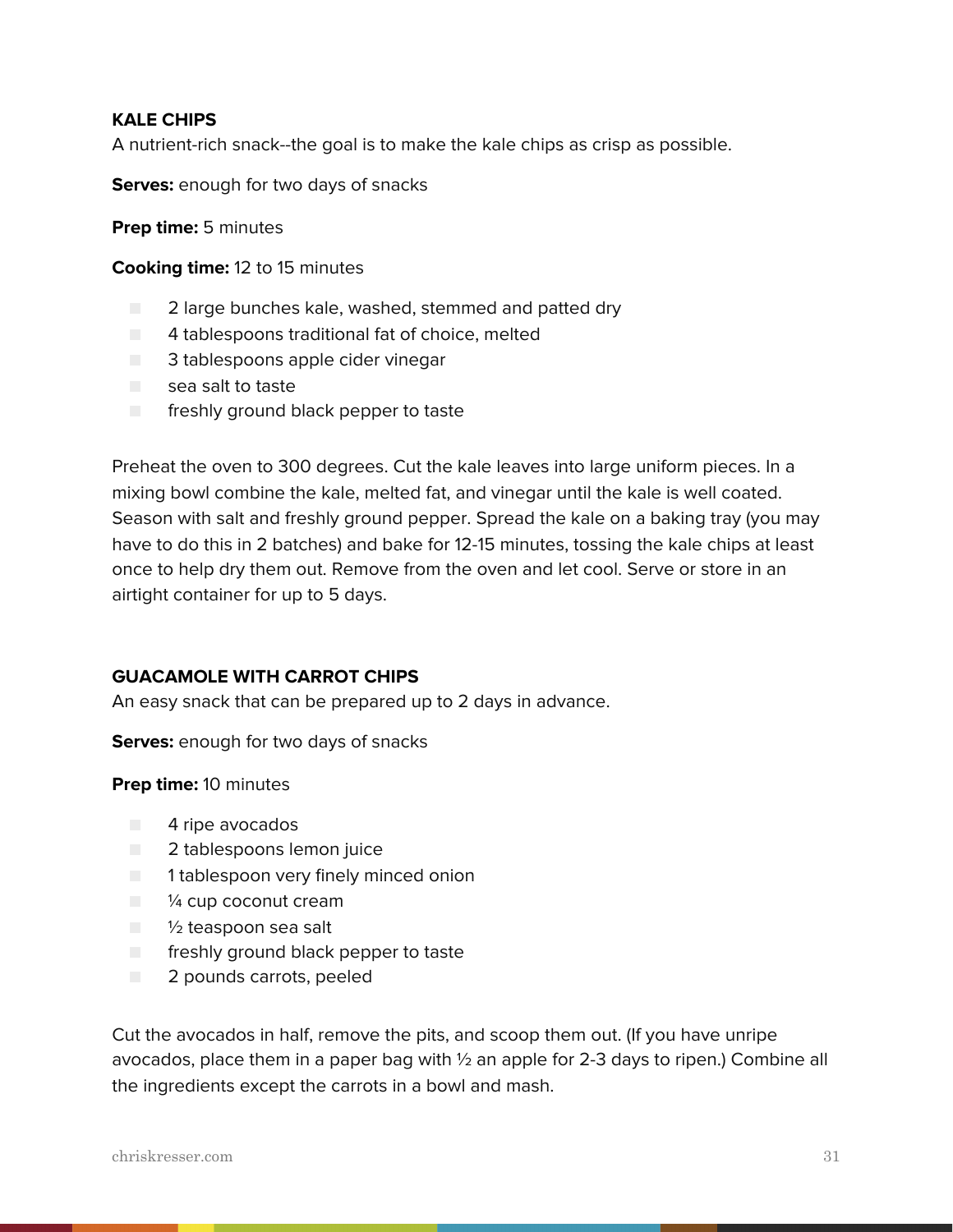Slice the carrots on the bias into "chips." Serve the guacamole with the carrot chips on the side.

To store guacamole, cover it with plastic wrap to keep it from turning grey (oxidizing), lightly pressing the wrap onto the surface of the guacamole to "seal" it. The guacamole can be stored in the refrigerator, but eat it quickly because it will only stay fresh for 2–3 days. The carrot chips can be stored in a bowl of water, covered, in the refrigerator for up to 1 day, so they won't dry out.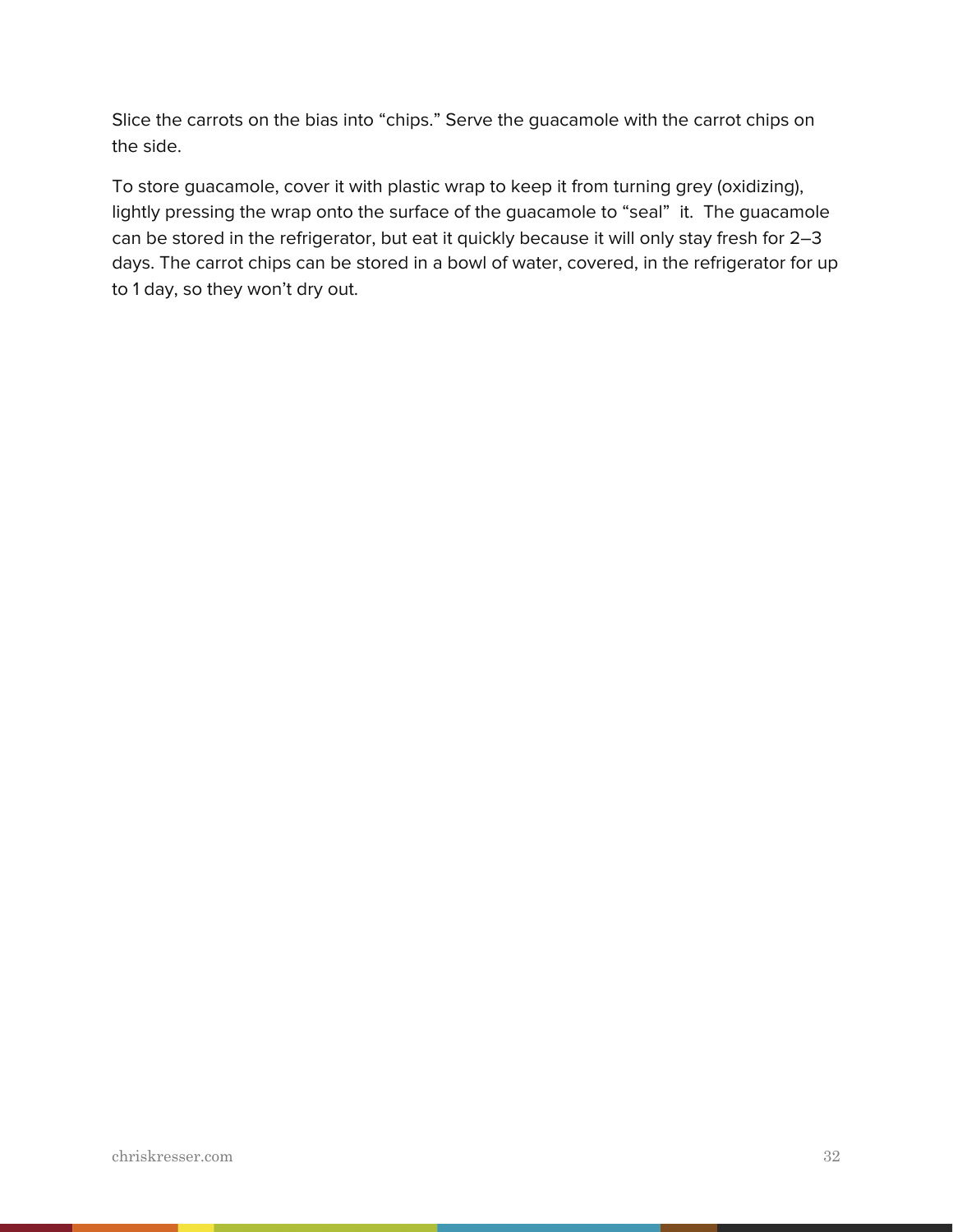### **Basics:**

#### **BEEF BONE BROTH/STOCK**

This stock should be rich. The best bones to use are marrow bones combined with any other beef bones such as knuckle bones. Any scraps of meat cooked or uncooked can also be added.

**Yield:** About 4 quarts

**Prep time:** 10 minutes

**Cooking time:** 3 ½ hours

- 4 pounds beef bones (preferably marrow and knuckle bones)
- 2 onions, peeled and halved
- $\Box$  4 carrots, peeled and cut into large pieces
- 2 bay leaves (preferably fresh, but dried will also work)
- 2 teaspoons fresh thyme
- 4 cloves
- 4 celery ribs, chopped
- 1 cup parsley

Preheat the oven to 400 degrees. Place the bones, onions and carrots in a roasting pan and roast for 15 minutes or until very well browned. Add 1/2 inch of water to the pan so any drippings don't burn and stick to the bottom. Add everything from the roasting pan (scraping the bottom), 6 quarts of water, and all the remaining ingredients to a stockpot. Bring stockpot to a boil, reduce to low heat, and simmer, covered, for 3 hours. Strain the stock. When the stock is completely cold, pour it into 1-quart mason jars and refrigerate for later use. It should last about a week in the refrigerator; you can also freeze it in bulk or individual portions in freezer-safe plastic bags.

#### **LARD**

Home-rendered lard is easy to make, particularly if you make one or two practice batches. You'll use this traditional fat in many Paleo recipes so it's worth learning how to prepare it yourself. The trick is not to burn the lard. If made on the first day of week 1, this recipe will yield more than enough for the full 7 day meal plan.

#### **Yield:** About 1 quart

**Prep time:** 5 minutes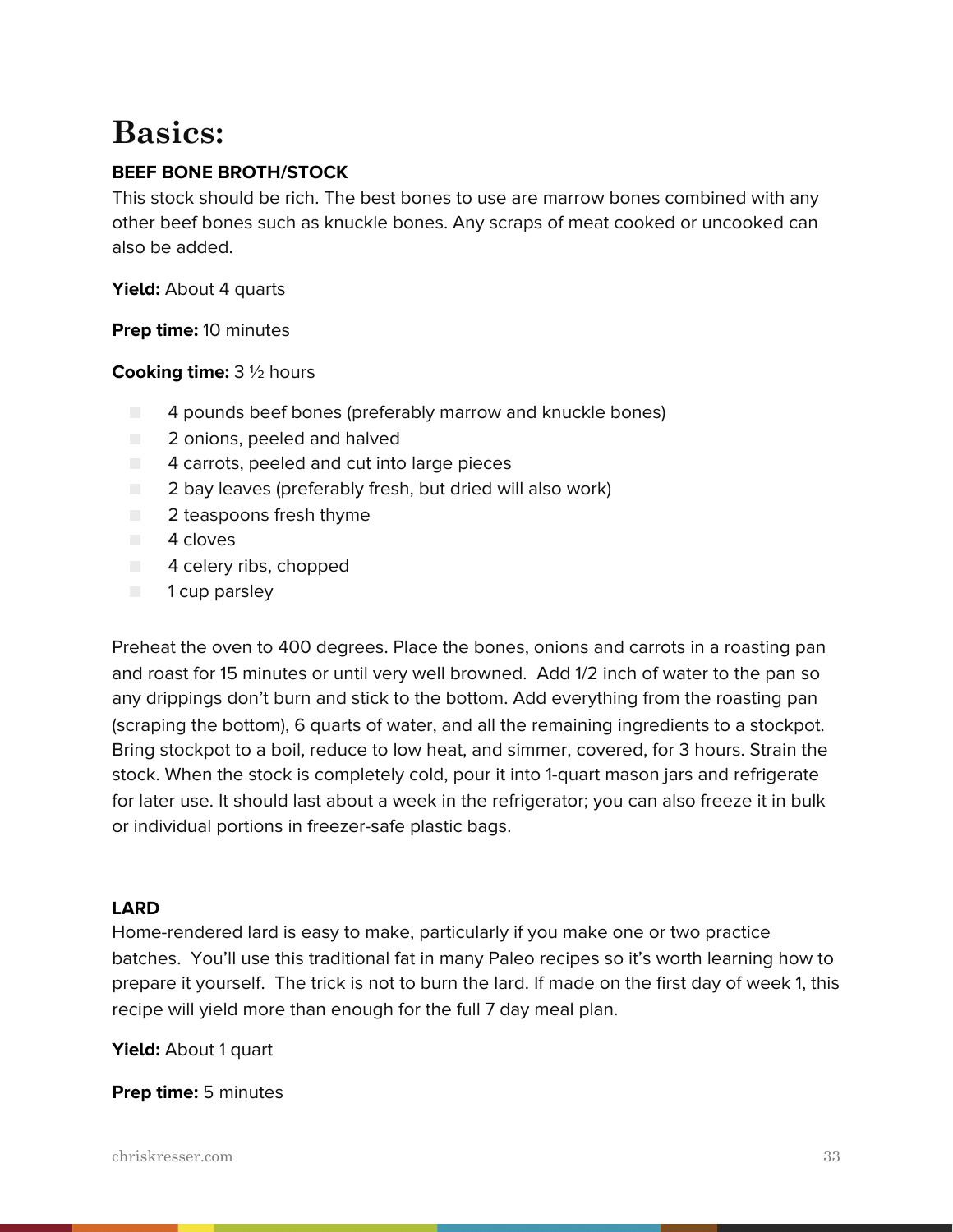#### **Cooking time:** 1 hour plus

■ 5 pounds pork back fat, cut into 1-inch cubes

Heat the pork fat in a large stockpot over medium low heat, and stir frequently for about an hour. If you use too low of a heat setting, little will happen during the cooking. However, too high a heat will cause sticking and burning. Aim for medium low and stir frequently; this is a slow cooking process. Eventually, a quarter inch of rendered liquid fat will gather at the bottom of the pan and you will see the cubes start to change in color from pink to tan. Keep stirring to prevent sticking and to keep the heat even throughout the pieces. Soon the liquid will begin to accumulate to cover the cubes. Once all the cubes are submerged, stirring is no longer necessary for even cooking, but may be necessary to prevent sticking. Avoid too high of a heat, because if the lard is burned, it will be ruined. The fat should never smoke or come close to smoking. When the cubes have lost much of their original size and are light brown (not burned), they have turned into cracklings and you are ready to strain the lard. You can dry the cracklings on a paper towel and eat them, of course! Using care—the lard is very hot--strain the mixture through a fine mesh strainer into a 1-quart glass jar. It should be the color of apple juice. Once the lard has cooled, cover and store in the refrigerator. When it is refrigerated and solidifies, it should be white in color. A brown color once solid means the lard has burned and should not be used. It will keep for several weeks in the refrigerator.

#### **PALEO CHICKEN STOCK**

 Chicken stock is used for everything from soups to sauces, stews and sautéed dishes. It goes well not only with poultry, but also with pork, veal and eggs. The ingredients and preparation are simple but it takes time. Be patient and let it simmer for several hours to bring out the full flavor of the ingredients.

**Yield:** About 4 quarts

**Prep time:** 15 minutes

**Cooking time:** 3 hours (largely unattended)

- 1 3-to-4 pound chicken (preferably an old stewing hen), cut into pieces
- $\Box$  4  $\frac{1}{2}$  quarts water
- 2 onions, peeled and halved
- $\Box$  4 carrots, peeled and cut into large chunks
- 2 fresh bay leaves
- 4 sprigs fresh thyme or 1 tablespoon dried thyme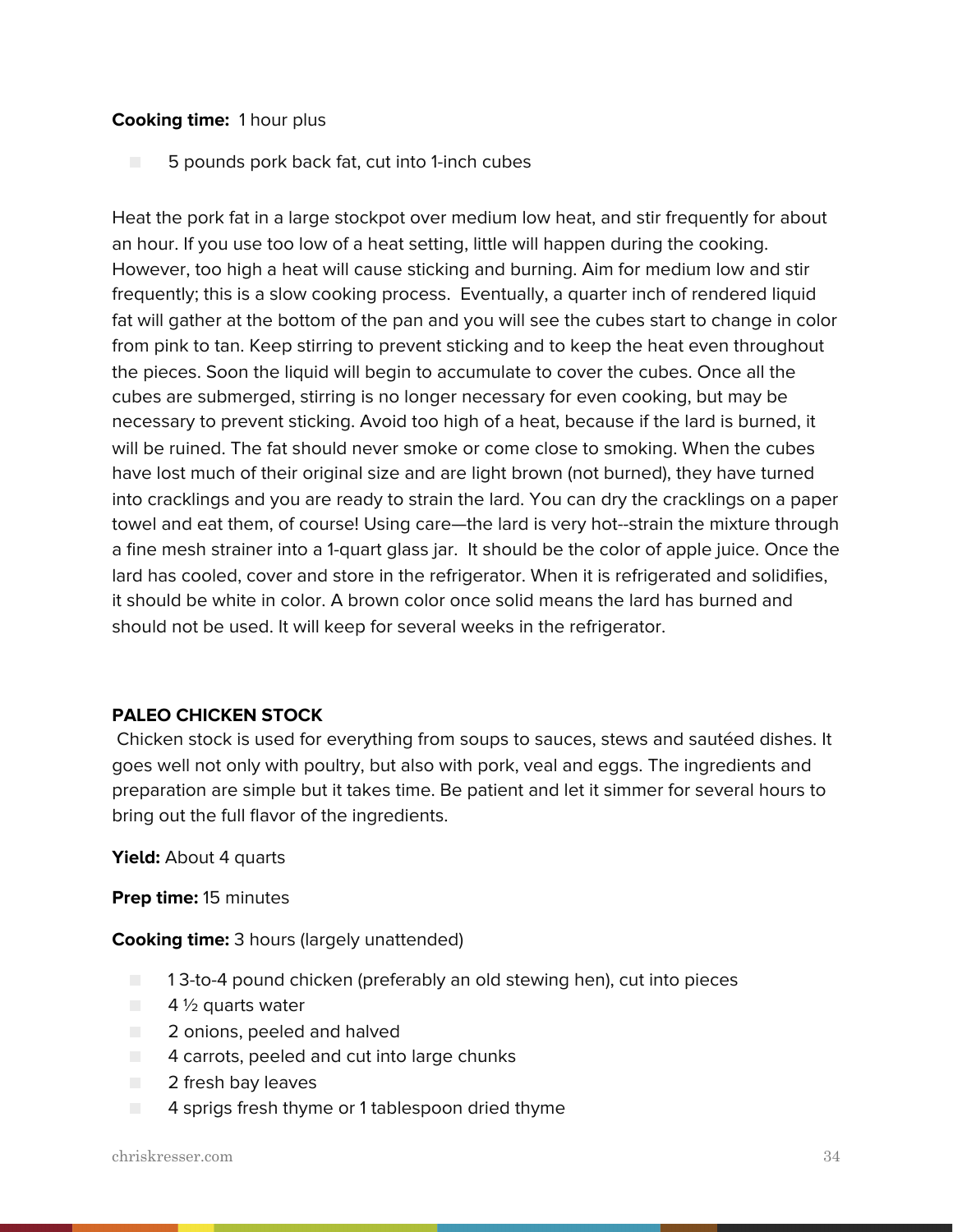- 4 celery ribs, cut into large pieces
- 4 cloves
- 1 bunch fresh parsley

Add all the ingredients to a large stockpot, bring to a boil, reduce the heat, and simmer, covered, for 3 hours. While still warm, strain the stock through a sieve. A wet cheesecloth can then be used to strain out all the fine particles. When the stock is at room temperature, the pot can be placed in a refrigerator for a few hours. This will cause the fat to harden on the surface. The fat can then be skimmed off , used for cooking, and will keep if refrigerated for up to 1 week, in a tightly sealed jar.

#### **PALEO MAYONNAISE**

An essential base for many cold sauces, mayonnaise should always be served cold. Very fresh pastured/organic eggs are a must for this recipe. The oil should have a neutral taste, which is why olive is not recommended for basic mayonnaise.

#### **Yield:** 2 cups

#### **Prep time:** 10 minutes

- 2 pastured/organic egg yolks
- $\Box$  1  $\frac{1}{2}$  cups avocado or macadamia nut oil
- 1 tablespoon Dijon mustard
- 1/2 teaspoon sea salt
- <sup>1</sup>/<sub>8</sub> teaspoon white pepper
- 2 tablespoons freshly squeezed lemon juice

All the ingredients and equipment must be at room temperature. Combine the eggs, mustard, salt, pepper, and lemon juice together in a ceramic or steel bowl (do not use glass or plastic) and whisk until smooth. (You may use a blender but the container must be steel; a bowl is actually preferable.) While whisking, start adding the oil in a very thin stream at first. When the mixture starts to cling to the sides of the bowl, then and only then add the remaining oil in a slow stream, whisking the whole time. A tip: Place a folded wet dish towel beneath the bowl to prevent it from moving while you're whisking. Fresh mayonnaise can be kept in a bowl covered with cling film in the refrigerator for up to 3 days.